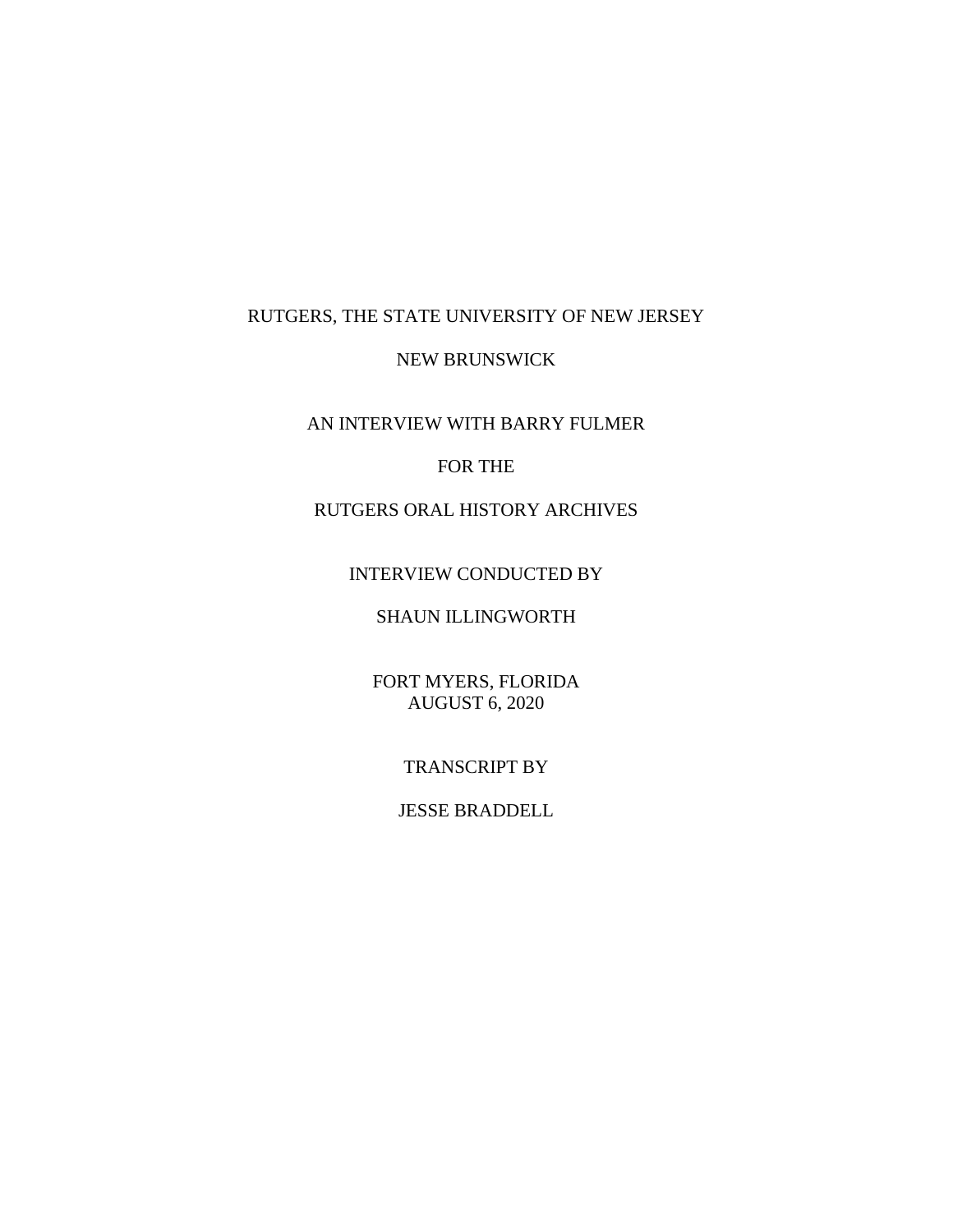Shaun Illingworth: This begins the second interview with Barry Fulmer for the Class of 1970 Project at the Rutgers Oral History Archive. My name is Shaun Illingworth. I am in Hightstown, New Jersey. Mr. Fulmer, can you let us know where you are?

Barry Fulmer: I am in Fort Myers, Florida.

SI: Today's date is August 6, 2020.

BF: Yes, the seventy-fifth anniversary of the bombing of Hiroshima.

SI: Yes, that is true, absolutely. I wanted to begin asking a little bit more about the social and cultural happenings on campus during these critical years. One of the things that we often ask about are changes in dress, music, social mores, that sort of thing. You alluded to this the other day with your story about Barry Goldwater and how everyone was dressed in sport coats and dressed nicely for the lecture. When you look at the 1966 yearbook compared to the 1970 yearbook, you can see a clear change in a lot of things, such as hairstyles and clothes. How would you describe yourself at that time? Do you think you went through any changes like that during this period?

BF: Yes. I started off being much more conservative in my outlooks with regard to the world and in dress. That was a time also when being a hippie was an increasingly cool kind of thing. I wore bellbottom pants by the time I graduated. Certainly, a number of students, myself not excluded, tried various forms of psychedelic drugs, although I was not an acid (LSD) person. Marijuana was about the most that I ever tried and not that often. In terms of dress, yes, I think that dress became a little less--I don't know if formal is the right word--but it certainly did change. Students, male students in particular, were starting to grow their hair longer, not as short. The music, of course, pop music became very popular. Protest music became very popular, The Beatles, Peter Paul, and Mary, of course, Jefferson Airplane, Simon and Garfunkel, of course, et cetera. That was all just a part of the times and part of the "'60s". Culturally, I think that, in a nutshell, covers certainly what I observed and the scene that I was a part of at Rutgers. Are there some more questions that you wanted to ask with regard to '69 and '70?

SI: Well, leading up to that, going into your senior year, did you have an idea of what you wanted to do after you graduated? Did you have a sense of what your next step was after that year?

BF: I wasn't really sure. I believe I had taken my LSATs, so I decided to go to law school. I wasn't sure that I wanted to go into an academia career with poli-sci, so I never seriously considered going for an advanced degree in political science. So, I decided to go to law school. At that time, I wanted to do something that was socially beneficial, and I thought of law as being a way to possibly do that.

In September '69, I just want to add that I met my future wife, who is Douglass, Class of '72. We had a library date at the Douglass Library. It was a blind date, but that's when we first met then. We got married in '72. So, we've been married almost fifty years.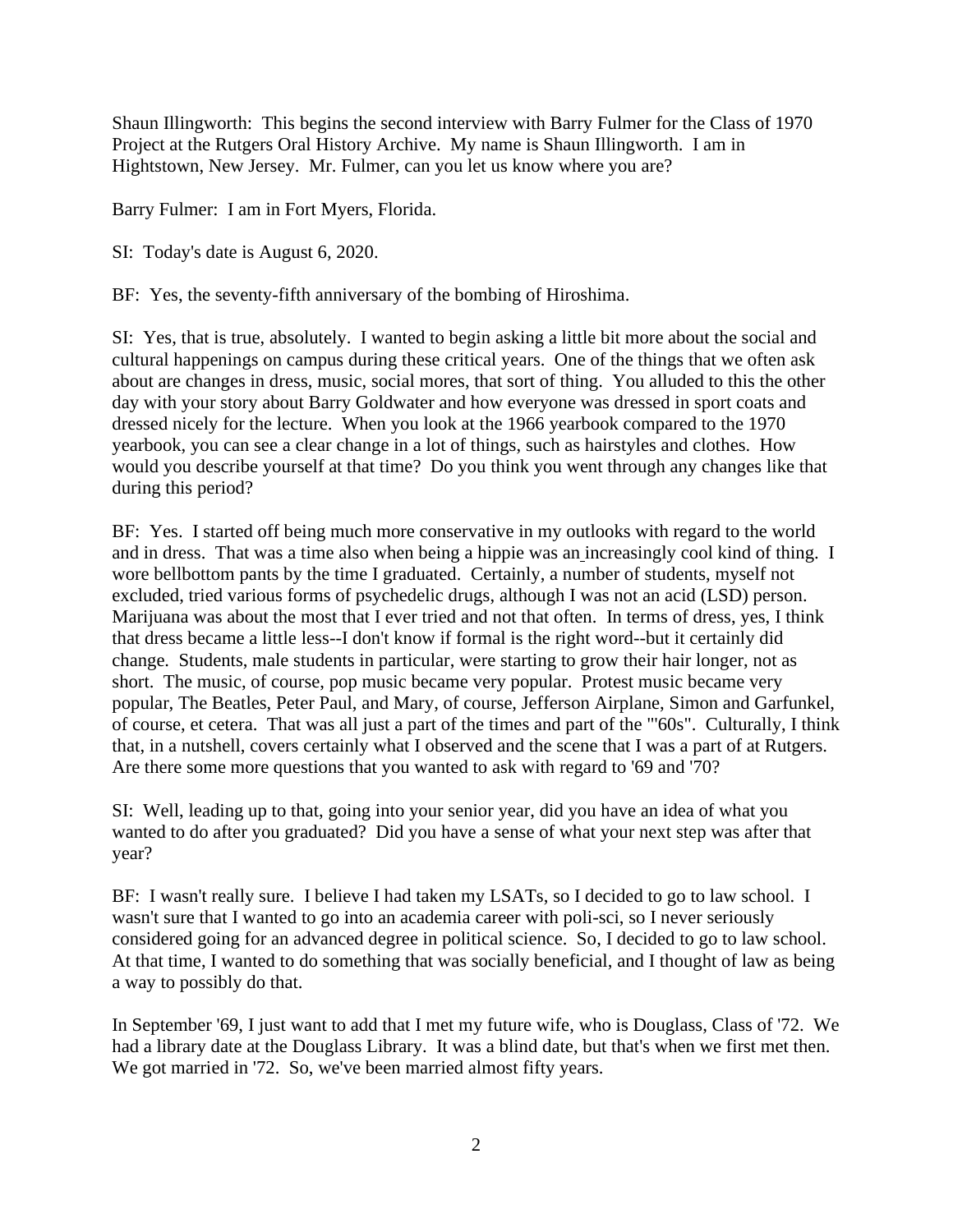Let's see, I'm looking at my notes. Some other things that occurred--well, I don't know if I want to follow your questions and I'll respond to them, or do you want me to just talk in a stream of consciousness?

SI: Well, it is really however you want to do it. But just to follow up--you met on this blind date, but what would you do at the library, just study?

BF: No, she was a Douglass student, so that's where we decided to meet. It wasn't a study date. It was a meet and greet.

SI: Okay. We talked a little bit about how there was a lot of political activity on campus, a lot of groups like Students for a Democratic Society and others, but in terms of the 1968 election or maybe others, were you following those campaigns? Were you supporting anyone then?

BF: Yes, I supported Eugene McCarthy, especially after [Robert] Kennedy was assassinated. I wasn't active in the campaign. I didn't canvass or anything like that, but in terms of just being generally supportive, I considered myself in support of his anti-war position.

SI: What attracted you to Kennedy before McCarthy?

BF: Well, I don't remember if I supported Kennedy at the time. I'm trying to think back whether Kennedy was running, and I forget whether [Hubert] Humphrey was in the race then. I guess it was McCarthy and Kennedy, really. Humphrey came into the race late, I think--I could be wrong about this historically--after Kennedy was assassinated, but I certainly was sympathetic to Kennedy because of his civil rights views. He had come out against the war also, and he was young. He was younger. He represented a continuation of the idealism of his brother, JFK. So, certainly, I felt sympathy with him, and then it was a tragedy when he was killed in '68. [Editor's Note: On March 31, 1968, President Lyndon B. Johnson announced that he would not seek reelection. Vice President Hubert Humphrey announced his candidacy for the Democratic nomination on April 27 and did not compete in the primary elections. After winning the California primary and narrowly losing the New Jersey primary to Eugene McCarthy on June 4, Robert Kennedy was shot at the Ambassador Hotel in Los Angeles just after midnight on June 5. He died the next day. Humphrey secured the presidential nomination at the Democratic National Convention in Chicago in August and lost in the general election to Richard Nixon.]

SI: People often talk about the Martin Luther King, Jr. assassination and the Kennedy assassination together, but obviously, they were separated by a few months. Do you remember what you were doing either day, your reaction, or the reaction of those around you?

BF: No, I think King was assassinated in April of '68, and I don't honestly remember what went on at campus, if there were demonstrations. I just don't. Kennedy was assassinated after the end of the second semester in '68. So, I didn't have contact with other students other than some friends, but I don't have any distinct recollection. I remember I was at home, and I woke up in the morning--I had gone to sleep earlier, I didn't stay up late the night of the California primary- and it was my grandmother who told me that Kennedy had been shot and killed. It was a shock. Obviously, it was a shock to the whole nation.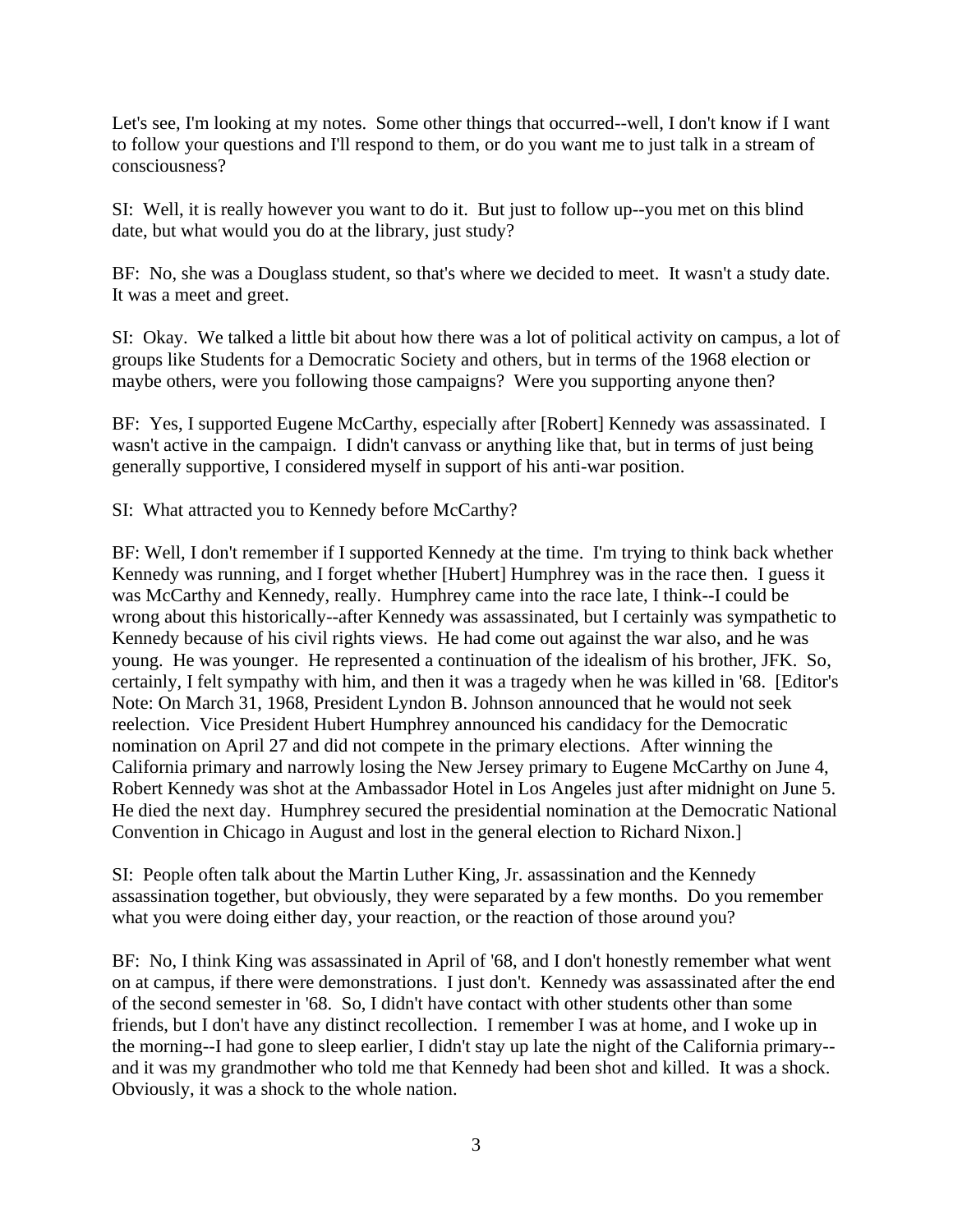SI: Going forward to your senior year, by that point, the Vietnam War is white hot. We're at our maximum deployment of troops over there. Do you remember a palpable change in how people were reacting to the war, or was it similar to your earlier time at Rutgers?

BF: Well, I think that certainly the last semester of 1970, my last semester, was a culmination of everything that had gone on. As I'm sure you know, the University decided to cancel grades or just make it pass/fail for the last semester, and most of the professors complied with that. The one who didn't was--I think his name was Sidney Simon, Professor Simon. He was very conservative, and he disagreed. But most of the other faculty did go along with the change. I didn't feel there was any diminution in my education. I went to all my classes and passed them all. It didn't affect my future. The rationale behind canceling classes was actually to allow students, if they wanted, to partake in some of the political going-ons on campus. I mean, there were anti-war demonstrations. There were marches in downtown New Brunswick. So, obviously, it was a very tumultuous time. [Editor's Note: Following President Richard Nixon's expansion of the Vietnam War to Cambodia, a student strike commenced at Rutgers and on campuses across the country in the beginning of May 1970. In solidarity with the National Strike, the Rutgers College faculty voted on Tuesday, May 5 to make classes and final exams optional and instituted pass/fail grades for the spring semester 1970. The faculty also voted to eliminate ROTC on campus the next year, though that was later reversed by the Board of Governors.]

What I thought, and I'm sure a lot of other students and people thought and it spoke very well of Rutgers, was that while there was some campus violence, even off-campus violence around the country, University of California, Berkeley, Columbia, for example, the police came on to campus. By the way, I had a friend at Rutgers, who had a brother who was a graduate student at Columbia at the time, and we were on the Columbia campus when it had been taken over by students and when the police came on to campus. Luckily, I was not injured when we all had to leave, but a number of students were.

At Rutgers, nothing like that ever happened, even after students took over Old Queens and occupied President Mason Gross's office. I remember, to his credit, that Mason Gross never called in the police, never called in the National Guard or the police, and handled things in a very laid-back way that I think gained the respect of the overwhelming majority of students and faculty and administrators at Rutgers. In my opinion, he was a great president, and sadly, he died, I think, in the early '70s from cancer. But, like I said, when the students took over his office, he peacefully vacated because he felt that it would blow over, and, in fact, it did, quite peacefully. The office, as far as I can remember, was not trashed, wasn't ransacked, nothing like that. There was no damage or nothing to speak of to Old Queens. The president and the administration handled it very well. [Editor's Note: The National Strike began at Rutgers on Friday, May 1. On Monday, May 4, two thousand protesters gathered on the Old Queens Campus, and Rutgers President Mason Gross addressed the crowd, calling the protesters his guests. That day, two hundred students occupied the second and third floors of Old Queens, including Gross' office, resulting in a two-day sit-in of Old Queens. On May 4 in Ohio, National Guardsmen opened fire on anti-war protesters and bystanders at Kent State University, killing four and wounding nine. On May 5, massive demonstrations continued at Rutgers, and protests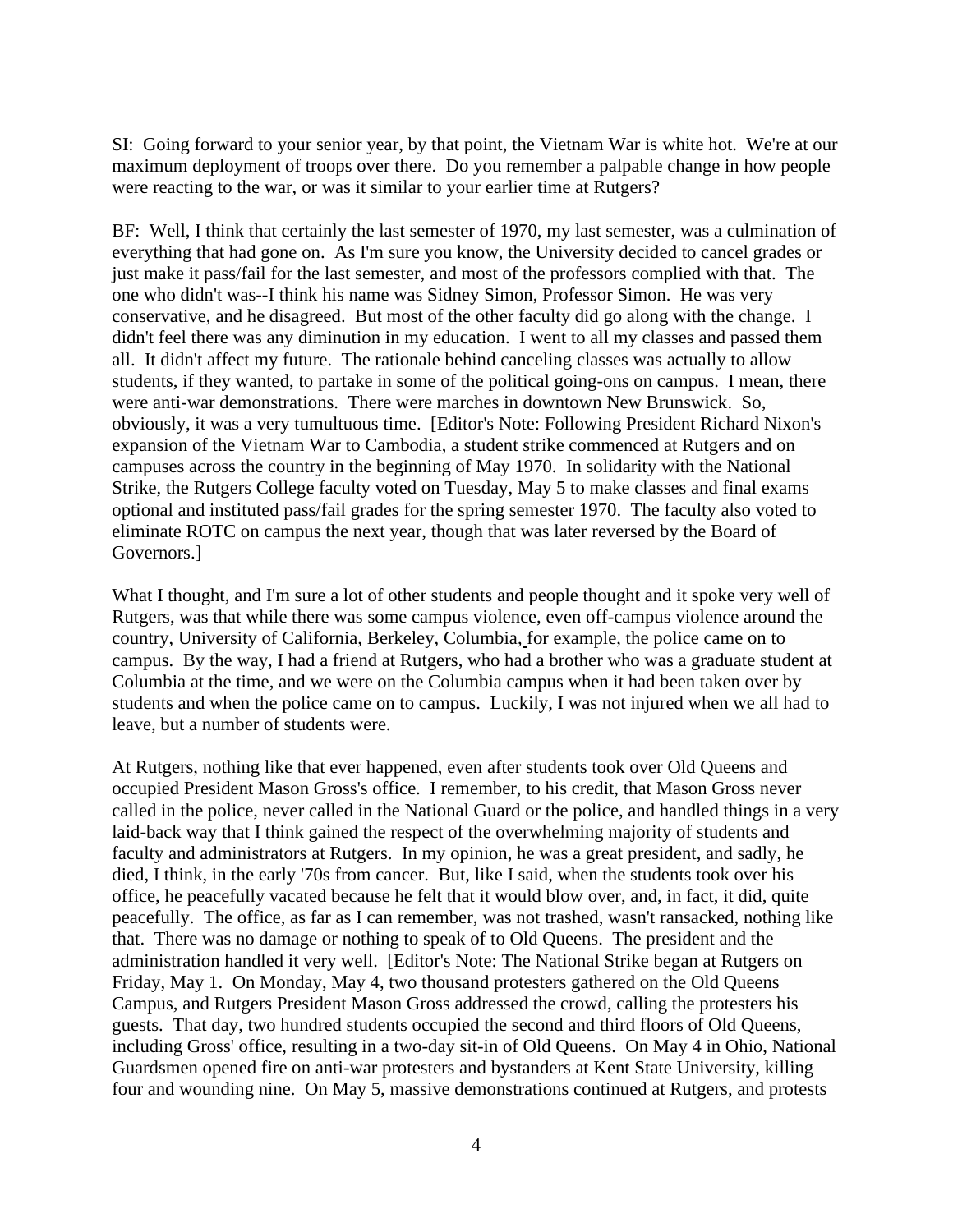and counter-protests continued for several weeks at Rutgers and on campuses across the nation. Mason Gross (1911-1977) served as the President of Rutgers University from 1959 to 1971.]

One thing I wanted to also mention about Mason Gross, which, I think, spoke very well of him- there was a film that was made during my last year about Rutgers. I don't remember the reason why. Maybe the administration wanted to, just in a turbulent time, try to portray Rutgers in a very positive way. There's one scene where Mason Gross is standing, I think it was, in front of the Commons and opposite from where the Student Center is that was completed in the mid-'60s after I started Rutgers. He's standing at the bus stop, obviously waiting for the campus bus. If the film is around, you should see it. The bus pulls up to where he is. He's the only one standing there. The door to the bus opens. He's about to get on the bus. The door closes, and the bus takes off. He just stood there looking perplexed but with a peaceful shrug, but to me--obviously, it was all planned and it was done in a very lighthearted way. It was as if the bus driver pulled up and thought, "Oh, who's this guy? No, I don't want to take him. I'm going to go on." But it wasn't a putdown of Mason Gross. It just showed how humble he was. Like I said, he didn't get angry. He didn't run after the bus. It was just representative of the kind of person he was. Again, I often think well of him when I think back to my years at Rutgers.

The one incident, and I did allude to it in our last session, where there was violence at Rutgers was when the Students for a Democratic Society, SDS, which was a more radical group--I was not a part of it because I didn't agree with some of their ideas, some of their methods--as far as I remember, they burned down the ROTC building. That was the one time where there was something violent that went on. But, again, the police weren't called in. It wasn't like Kent State, nothing like that. The campus police dealt with it. The administration dealt with it in a very calm manner. They didn't try to aggravate or cause the situation to get out of control. It was the only violent incident that occurred. I remember, too, and I mentioned Kent State, that right after the shooting at Kent State, which was fifty years ago last May, there were some students from Kent State who traveled to campuses around the country and they traveled to Rutgers and some of them spoke at Rutgers. I remember sitting outside, I guess, in the back of Old Queens, facing toward Willie the Silent in the distance, but there were hundreds and hundreds of students that were sitting there and waiting to hear what students from Kent State had to say. [Editor's Note: In December 1969, two Molotov cocktails were thrown at the Rutgers Army ROTC Building, causing slight damage. Members of Students for a Democratic Society (SDS) were implicated in the bombing. A fire in April 1972 caused severe damage to the building.]

I remember at graduation, there was a ceremony first around Willie the Silent, and you did have at least one person who had been a member of the "Chicago Seven" or eight--one of the attorneys, Leonard Weinglass--he was one of the trials of antiwar demonstrators, as you may recall. I think the trial was in Chicago. So, he came and spoke. [Editor's Note: The Chicago Seven refers to the seven defendants, including Youth International Party founders Abbie Hoffman and Jerry Rubin, who were charged with conspiracy to incite riots at the Democratic National Convention in Chicago in 1968. Leonard Weinglass and William Kunstler served as the defense attorneys.]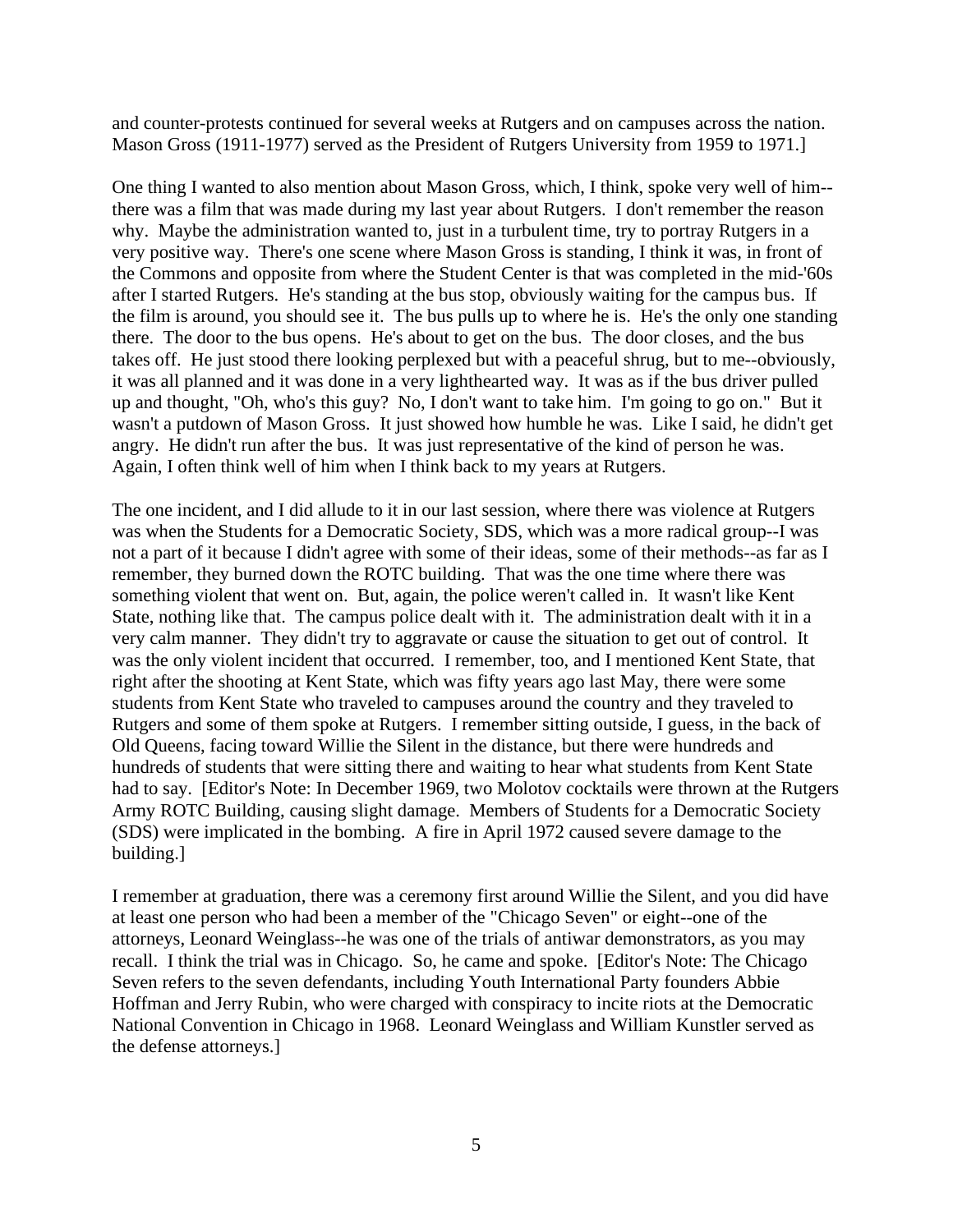Then, at the main graduation ceremonies in the stadium, William Cahill was the governor at the time, and he was giving the keynote address. I remember a number of students, a number of us, stood up and just turned around and faced away from him out of protest, where there was some reform that he was not supporting at Rutgers. I don't remember the exact issue, but I know there was something that a lot of us felt very strongly about and that we felt that Cahill was just wrong about. Maybe he made some comments about demonstrators. I just don't recall. But that was one of my last recollections about what went on in that last semester at Rutgers. Those were my major recollections from the last semester.

SI: Going back to the fire at the ROTC building, was that something you heard about or read about later, or did it cause a commotion on campus that everyone was aware of it pretty quickly?

BF: I wasn't there when the fire was. Maybe the next day, I walked by. You could walk by and see that the building had been burned. It wasn't a huge building, but it had been burned. There were students that were walking around, milling around. I don't recall there being any demonstrations around it. Certainly, there was no follow up. I don't recall SDS or any other students trying to torch any other buildings or cause any other damage at Rutgers. I think the ire was focused on ROTC because of what it represented to so many students. By the way, I had considered ROTC in my freshman year at Rutgers, and I decided not to. But that wasn't because of the war. That was because I just felt that I needed to devote all my energies to my studies.

SI: Recently, there has been a lot of celebration of Paul Robeson as an alum. I am sure you know something of the history and his relationship with Rutgers. That change of Rutgers trying to distance itself from Robeson to then acknowledging him begins in this era. I am just curious if, as a student, you were aware of Robeson and that he had gone to Rutgers. Was there anything on campus that brought your attention to that?

BF: Well, yes, he was a well-known figure. We know that he had played Rutgers football. I think he went later on for a graduate degree at Princeton, if I recall. But he was well known. By that time, he was ill. I believe he was fairly ill, so I never saw him in person. I think that his son may have come to and spoken at Rutgers, but certainly, everyone knew who Paul Robeson was and that despite his being to the Soviet Union, I think that there was a lot of understanding that was because of the racial discrimination and harassment that he suffered. A lot of people were very sympathetic to things that were going on in the Soviet Union back in the '30s, '40s, what have you, and the world did not know all the terrible excesses of the Stalinist authoritarian government then. So, it wasn't held against Robeson by many of us. Whether he was a Communist or not, and he certainly may have been, that didn't have a big impact on me because I understood if he was, the reasons why. He was a great person. He was certainly a great singer, a great opera singer. I have one of his recordings. He contributed so much to Rutgers. The student center is now named after him, it's the Robeson Student Center?

SI: The student center at the Newark campus is, yes. Last year, they dedicated a plaza to him at the New Brunswick Campus.

BF: Yes.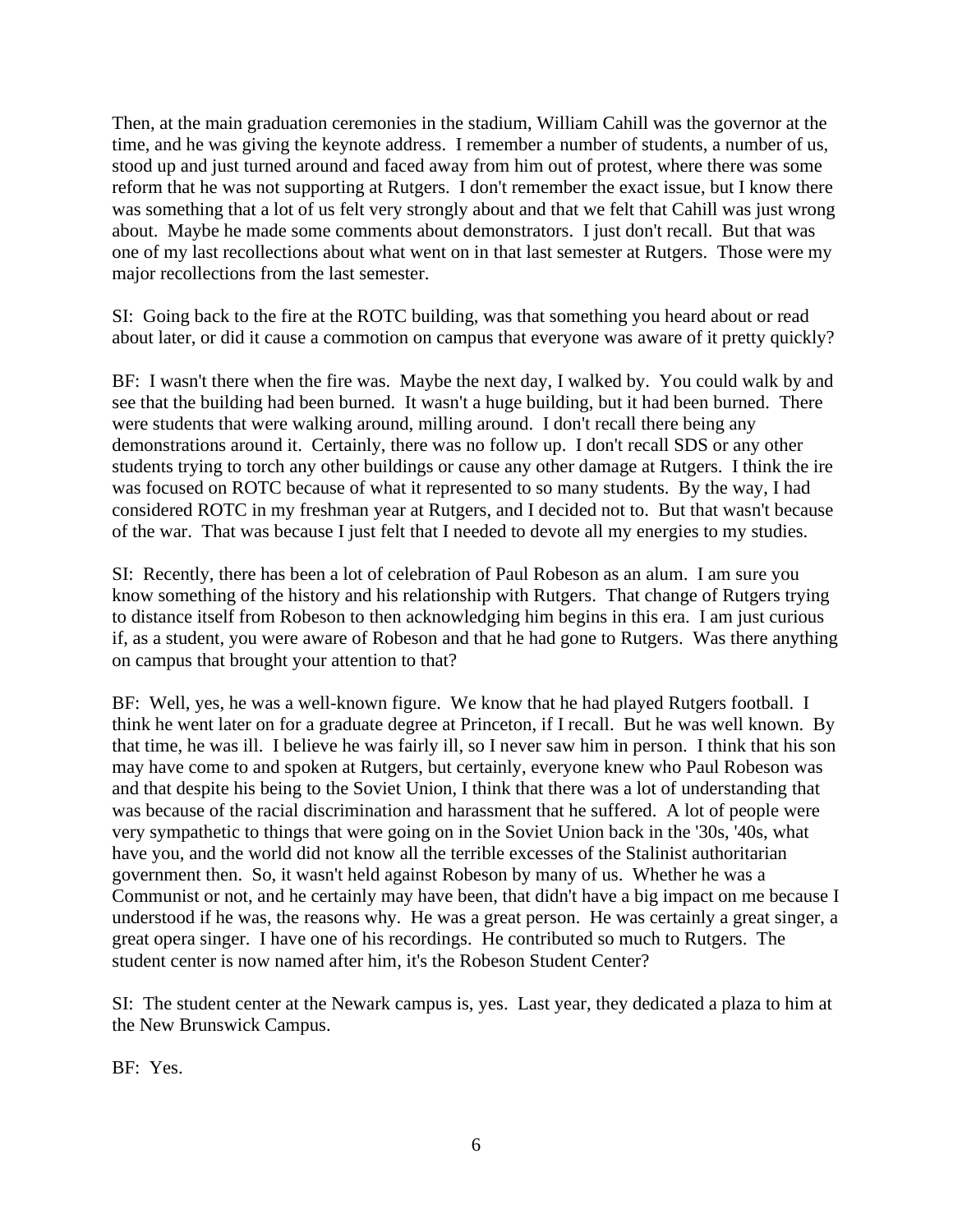SI: During that last year, during the strike period, do you remember what you did? Were you still on campus, or did you go home or do something else?

BF: Well, I lived off campus, I think on Guilden [Street]. I don't remember the exact name. It was about two blocks from the gymnasium, but I didn't live in the dorms anymore as a senior. So, I had roommates. I didn't live at home. As to a "strike period," I wouldn't call what occurred a strike because students were not striking from going to classes. Students went to classes, but the pressure of having to study or worry about grades was removed so that students could "contemplate" and be involved in some of the political activities. I'm not going to judge it. I spoke of this before. I'm sure there are some people who were very critical of it, and you can argue it back and forth, but there was a lot to learn from that period. I don't think my education suffered. Like I said, I went to all of my classes, even if they were pass/fail, which meant that you had to get at least a "C" in order to be considered a pass on the course. Most of the students that I knew were still going to classes. So, I wouldn't call it--maybe other people might call it a strike, but I didn't consider it a strike.

SI: You also mentioned last time going to several protest marches and actions, and you also seemed to have gone to a couple of talks, like this talk by the Kent State students. Do you remember going anywhere else off campus for any kind of activity, like down to D.C. or into New York?

BF: In '69, to go back a little bit--January of 1969 was Nixon's inauguration. I had a friend at Rutgers who was a history major. I remember that we traveled down to the inauguration. He had a brother who lived--I'm really pulling this out of my memory right now--I remember he had a brother who lived in Baltimore. So, we stayed over with his brother for about two days or so, two or three days, and decided to go to Nixon's inauguration. At Nixon's inauguration, there were some antiwar demonstrations that I think went on at that time in Washington that we may have observed. We weren't active in planning or anything like that, even though our sentiments were antiwar. But other than that, no, I didn't do anything off campus.

SI: Is there anything else about that last year that comes to mind when you think of that period? You mentioned some of the highlights, but when you think back to that period, what do you think about the most?

BF: I think of all of it. It all certainly had an impact on me as it did on many others. It crystallized my views with regard to politics, with regard to social attitudes that have remained to this day. One other thing I didn't mention, and it did occur off campus in '69, it had nothing to do with Rutgers directly, but I might mention [was the draft lottery]. I did not get drafted, although I had a low draft number. So, you may ask, "Well, if I had a low draft number, what did I do?" I didn't go to Canada, and I didn't, like some students did when they had to go to their physical, put egg all over them, or God knows what some of them did. [Editor's Note: The first Vietnam draft lottery took place during the senior year of the Class of 1970. On December 1, 1969, the U.S. Selective Service held the draft lottery, which was broadcast live on television and radio. The lottery selected birthdays to determine the order in which men born between 1944 and 1950 were called to report for induction in 1970 during the Vietnam War. October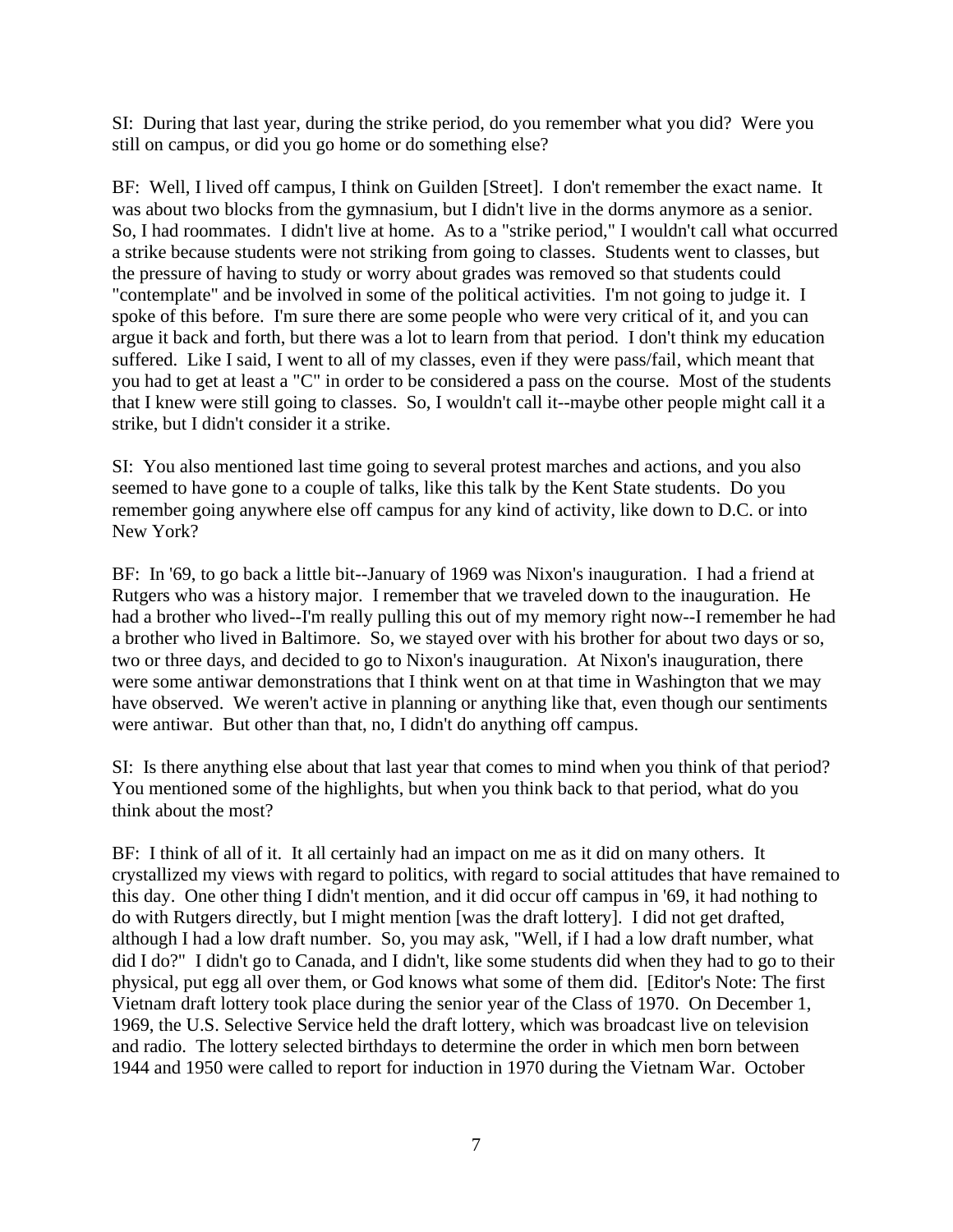28th, Barry Fulmer's date of birth, was drawn at position 94. Those with the lower numbers were more apt to be called first.]

I had an orthopedist, and I guess he wasn't very sympathetic toward the Vietnam War effort by the government. I had X-rays done, and he found certain orthopedic characteristics, let's say, with regard to calcium and certain joints, all that sort of thing. He said to me--and I must not have been the only young man whom he had examined at that time who might have had a low draft number as well--he said, "I've gotten all the regulations, the guidelines, that you need to pass in order to pass your Army physical, and I don't think that you can pass them with these Xrays and the examination. I'll write you a letter, give you X-rays if you need."

I applied to the Army Reserves because a lot of students had, thinking the Army Reserve was not going to get called up. It was a safer bet than being drafted. If you got in the Army Reserve, you got off the draft list. But I took the X-rays, and I took my doctor's report, and when I showed it to the doctor at the Army Reserve physical in Newark, he looked at all the documentation they had and he said, "Goodbye, I'm not going to pass you," and that was that. So, I had, of course, a report from the Army Reserve turning me down. The standards for regular Army and Army Reserve were the same. So, I thought, "Well, when I go for my regular Army physical," which I would then have to have gone to, "the chances are I should be turned down also." In fact, that's what happened. About a month or two later, I was called to go to my regular Army physical in Newark. I think it was in '69, and I failed that also. So, I was 4-F or whatever the designation was, and that's why I did not go into the war, which was good.

SI: I would imagine that must have been a frequent source of conversation at an all-male college at that period. Do you remember that being a source of either just conversation or stress for your classmates?

BF: Well, sure. Obviously, a lot of us were faced with the possibility of being drafted. Those who were, and there were some who were in ROTC who probably went over to Vietnam, the draft was constantly a topic. I honestly don't recall those students whom I knew who may have been drafted. I lost touch with a number of them afterward, and I wound up going into law school right after I graduated from Rutgers College. I can't say, other than general attitudes against American involvement in Vietnam, that there were a lot of concerns that I heard, a lot of concerns about the war. Maybe other students whom I knew, maybe most of them had a higher draft number. Maybe they had other reasons for getting an exemption. I don't know. I'm trying to think if I knew anybody who applied for conscientious objector status, and I just don't recall. Maybe one. I don't know anyone who went to Canada. There certainly may have been some. I can't recall. I just don't have a clear recollection of any of that.

SI: Well, at any time, if you remember anything about your undergraduate years, just feel free to add. As you just said, you went right to Camden for law school. Why did you choose Camden?

BF: Because I got in, and it was inexpensive. I don't remember where else I applied. I may have applied to Newark, but Camden was inexpensive. There was a new--well, they were building a new law school building there. It wasn't completed when I started in the fall of 1970,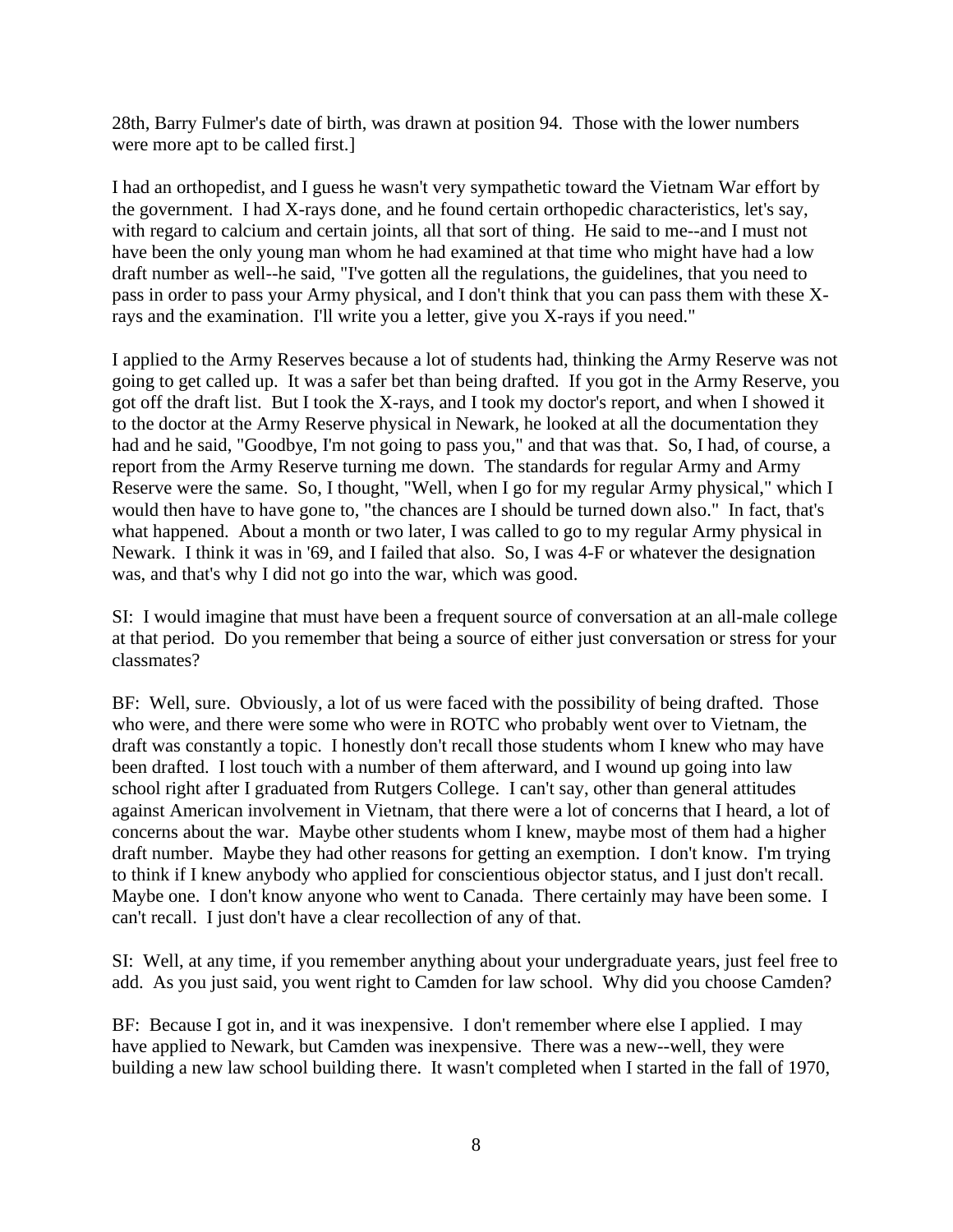but it was a relatively newer school, certainly newer than Newark, and that's where I got accepted. So, that's where I went.

SI: How much of an adjustment was it going to law school? Did you feel like you were well prepared for it, or was it difficult that first year?

BF: I found the first year difficult. It was like having to learn a new language in a way. Maybe I should have taken off a year before I went because I did take off a year later on. I found the first year difficult, and so I took off the second year. I got a civil service job in state government. My wife and I got married in June of '72. We went to Europe and Israel for about eleven weeks. There were monetary discounts you could get if you were a student, and we were actually able to travel to and through Europe incredibly inexpensively. It cost us almost nothing, and we looked like two hippies hiking and driving a VW [Volkswagen] Beetle across Europe. We took a ship travel class to Israel for three weeks. My wife had some family members [there]. It was one of the greatest experiences of our lives.

When I came back from our trip, I went back to law school, and something clicked. I don't understand what it was. Maybe I was a little more mature, but I did a lot better in law school in the last two years than I had in the first year. There were cases in other subsequent courses that I had to study again, and somehow, they seemed clearer to me. I understood them better. Maybe that happens with people. You're not ready for it for whatever reason, and you mature and you have a better understanding. Anyway, I did better.

When I was in law school, during the summers, I worked. One summer, I worked for legal services because that was my inclination. I worked for Philadelphia Legal Services at one point in between years at Rutgers. I don't know what more else. Go ahead.

SI: Yes, I have a few questions. First, do any of your professors stand out from Camden?

BF: I had a professor, I think his name was (Ferrer?). It was "International Studies." That was very interesting. I'm trying to think. If I can think of someone, I'll let you know. I did take a "Philosophy of Law" course with a professor who was a southerner and I only say southerner because he had a heavy southern accent, and it introduced me to looking at the law from different perspectives. I also remember being very influenced by my "Constitutional Law" course as giving me a legal basis for understanding how so many of our civil rights are based on Constitutional legal principles. I do remember at graduation, there was a Black woman activist who spoke, Florynce? [Editor's Note: Mr. Fulmer was referring to Florynce Kennedy, a civil rights activist and lawyer.] I don't remember her last name--very good speaker. I think she was an attorney, and she was the keynote speaker at my law school graduation in Camden. I remember that. To me, that was noteworthy. Can we turn this off? I'm going to stop for a moment.

### [RECORDING PAUSED]

SI: You were just telling me a story about when Dean Rusk was invited to come to the Camden Law School.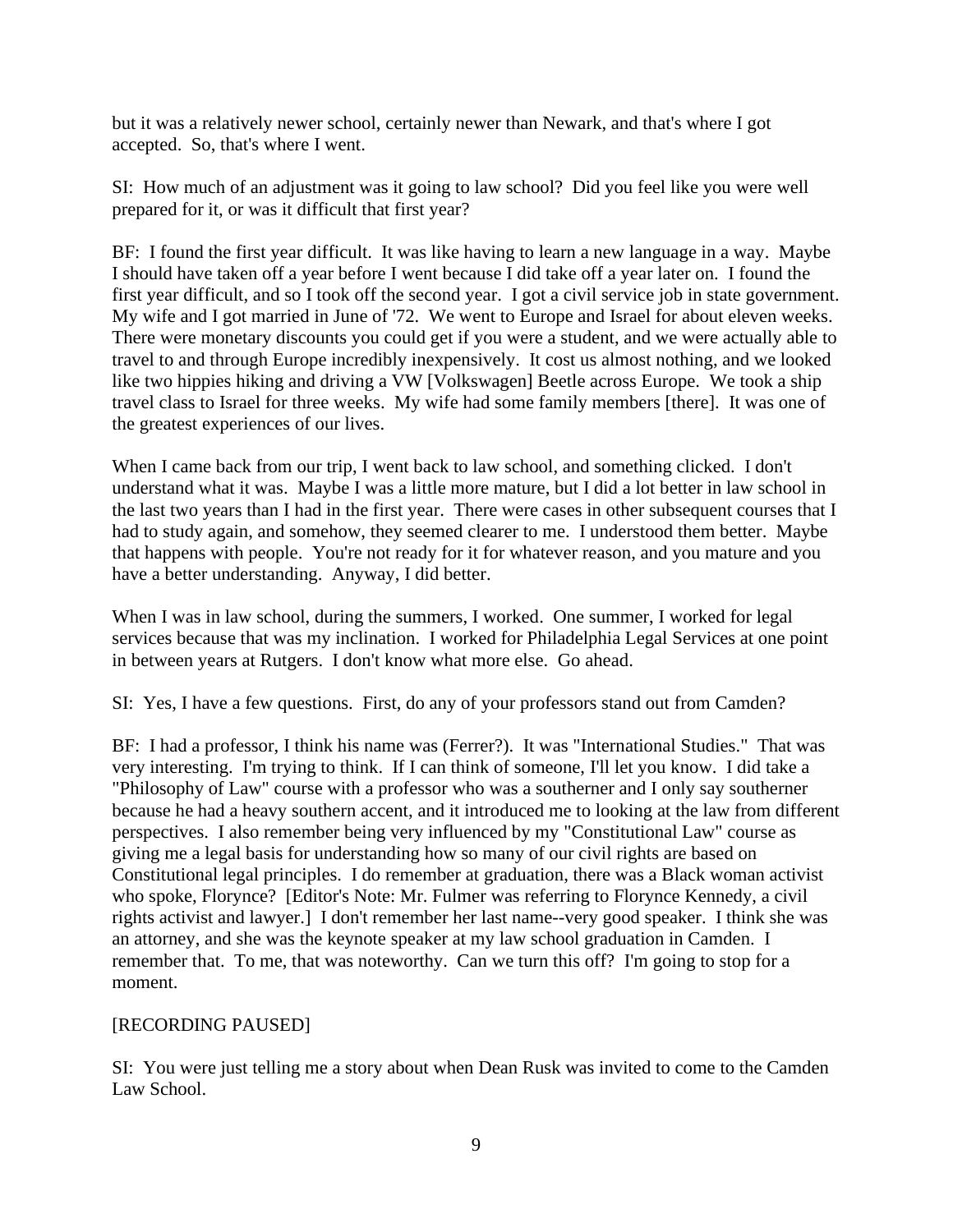BF: Yes, yes. A professor at the Rutgers School of Law in Camden had a very close relationship with former Secretary of State Dean Rusk, who, of course, had been Secretary of State under John F. Kennedy and Lyndon Johnson during the Vietnam War, and who was known, rightly or wrongly, as being a hawk on the war and supportive of U.S. government policy at the time. This professor, Professor Milner Ball, had invited him to speak. I had previously taken a class with Professor Ball, had done very well in the class, aced the class as I recall, and liked the professor very much. But this professor in my senior year at Rutgers Camden Law had decided that only students who were members of an international law club on campus would be allowed to attended Rusk's speaking at Rutgers Camden Law. A number of students disagreed with that decision of Professor Ball's and made their views known to him. I approached him myself, feeling that it was important because of Dean Rusk's historic role during the war, very recent role during the war, and being such a well-known international figure, that it was important to at least allow the Rutgers community, certainly the law school students and other faculty, to peacefully attend and hear what Dean Rusk had to say. I went to see Professor Ball, and he disagreed vehemently. I didn't find any of his reasons to be meritorious. I was very, very disappointed. I left, and I did not get to see or hear Dean Rusk speak. So, it was a somewhat disappointing happening at Rutgers Camden when I was there, for me at least, and I think for other people, too.

SI: Was there any kind of student activism at Rutgers Law. Most people say there is not as much because of the workload. Do you remember anything?

BF: What stands out in my mind was one day, and I don't remember whether it was the first year, second year, or third year at Rutgers, but at one point, Jane Fonda was coming to speak on campus. Jane Fonda, whether you like her, whether you don't like her, whether some people agreed with her or not, she was certainly a noteworthy figure at the time and is still alive. She came to speak outside, I think, at one of the ball fields at Rutgers Camden campus. I, and a number of other students, or a lot of students, maybe faculty, too, took off from class and went to hear her speak. So, there were certainly antiwar feelings, even among law students then, because the war was still going on.

SI: In terms of your studies, did you find yourself gravitating towards a certain area, or was it a standard curriculum that you had to get through?

BF: I'd have to pull out my transcript. I don't remember. I remember I took a seminar, probably one of the first seminars on environmental law, although it isn't something that I eventually went into. That was interesting. Just from what I recall, I had positive vibes about it, but I don't recall that much in terms of whether there was a specific area that I wanted to go into. Of course, you had certain prerequisites; you had to take certain courses, certain areas. Law schools may have changed the prerequisites from what they were back then. No, I don't recall taking courses that I thought were an area of law that I wanted to practice in. I had still not settled on subject area goals.

SI: During that gap year, you said you worked for the state government. What did you do there?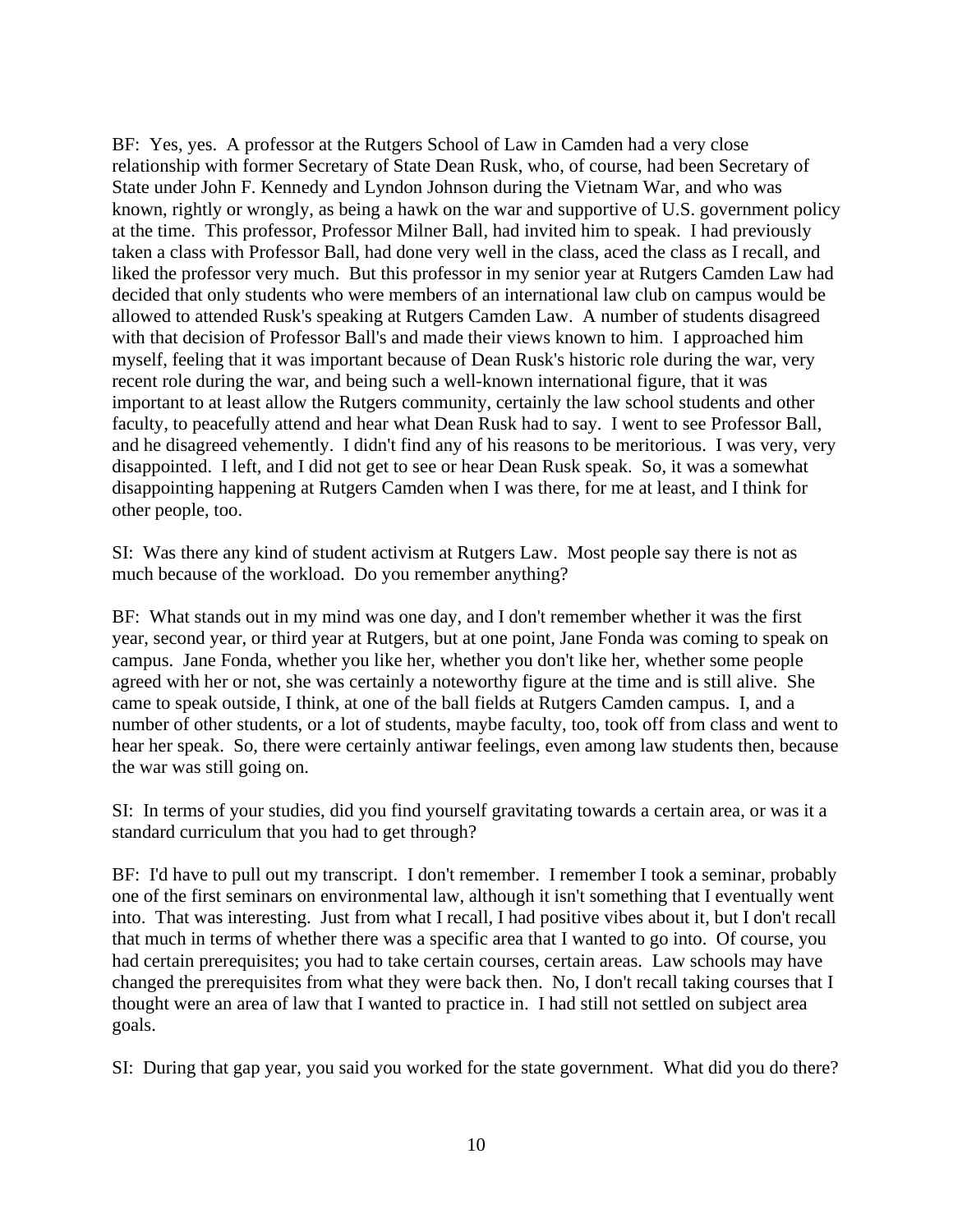BF: I worked in [what] was called the Department of Institutions and Agencies, which has gone under many iterations since then. But the part that I worked with had to do with welfare, public assistance. It was a civil service position. I reviewed welfare grants that were given to people and their families under different classifications. I would go to their homes and review eligibility and assistance amounts with them. It was required to make sure that they still qualified for the kind of public assistance program that they were on.

SI: I am curious. That was still during the Governor William Cahill years.

BF: Yes. He was governor, I think, from '69 to '73. It's easy to remember when New Jersey governors get elected because it's always the year after the presidential election. [Editor's Note: Republican William T. Cahill defeated former governor Robert B. Meyner in the gubernatorial election in 1969, serving as New Jersey's governor from 1970 to 1974.]

SI: I am curious if you thought there were efforts to cut back on welfare or find reasons to kick people off while you were working there?

BF: I don't recall. I think that Cahill, whatever disagreements students may have had at the time of the graduation in 1970 with him, was a different kind of Republican than what you see today. My recollection is he was a moderate. It's New Jersey, and Republicans tended to be more moderate than perhaps in other parts of the country as time developed over the last forty-someodd years. So, I don't recall them taking any steps to try to limit or cut back on monies for public assistance. I could be wrong, but I don't recall, except that the policy of the agency was to apply guidelines and laws as they were written. I never was told to try to limit those who were receiving public assistance.

SI: Also, with your experiences with legal services, do any memories stand out of cases you worked, experiences or people you met?

BF: No, not really. Just to gain sympathy and legal rights for people who could not afford representation, whether it was child custody cases, family law cases, landlord-tenant in particular. You gain an appreciation for how important it is in so many areas that people do have representation and how people who can't afford representation often are denied rights and equal treatment under the law. I guess that's what I drew out of those experiences.

SI: Your honeymoon in Europe and Israel, are there any memories of that that come to mind?

BF: Oh, geez. A lot. As I said before, it was wonderful. Europeans were just so nice to us. Here we are, two young Americans. The Vietnam War is not very popular in Europe. It's June, July, August 1972. The war is still going on. But I guess when they saw us, we didn't have people give us a hard time about the war because we were two young Americans in our early twenties. Maybe they thought that we were sympathetic against the war, as were so many, many Europeans.

One happening that occurred, and I will tell you because I still choke up about it, so my wife and I were driving into what was then Czechoslovakia, and it was under a Communist government,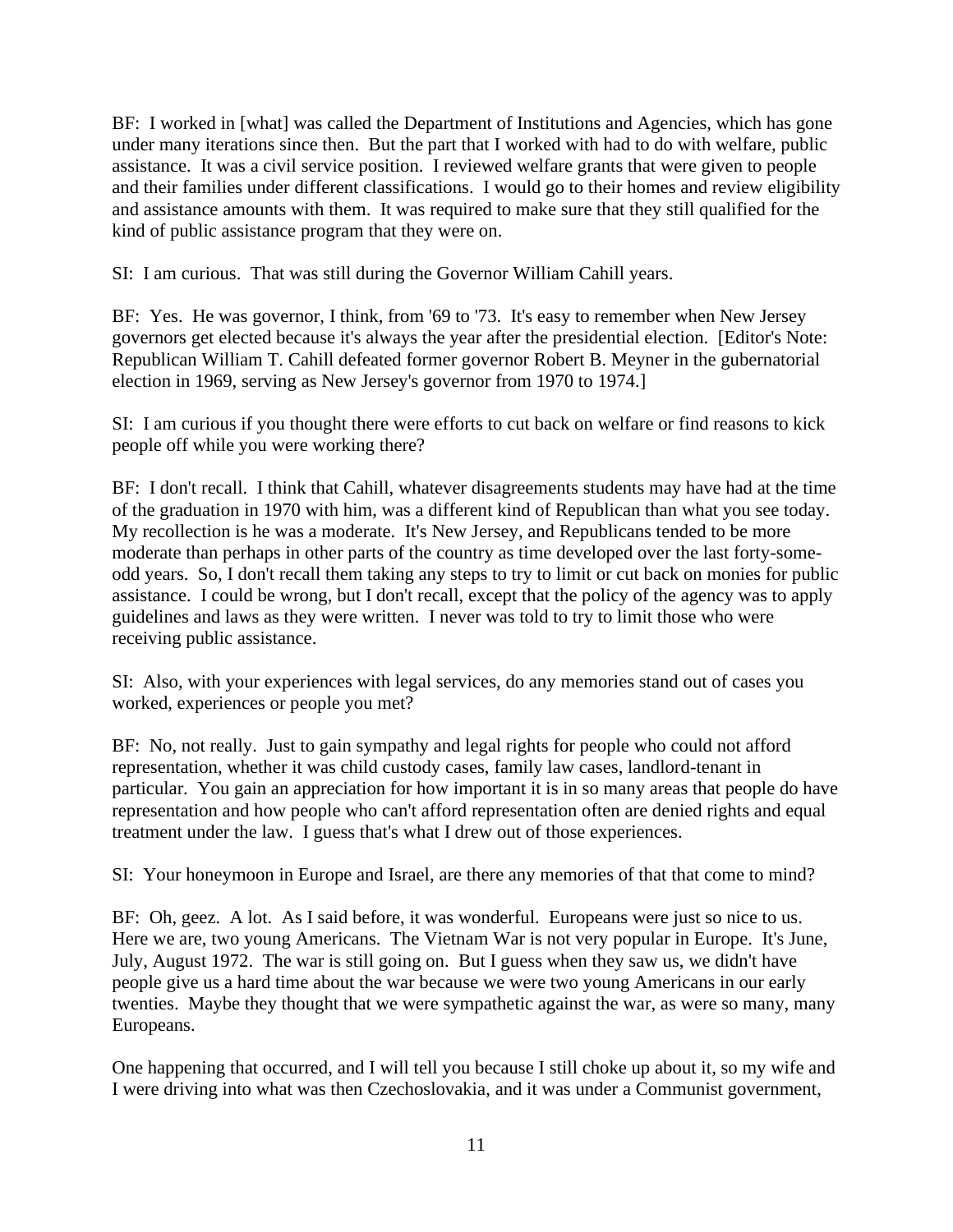1972. The Dubcek revolution, the Prague Spring, had failed in '68, and the Soviets and the Warsaw Pact invaded Czechoslovakia. [Editor's Note: The Prague Spring refers to the liberal reforms instituted by Alexander Dubček in Communist-controlled Czechoslovakia in 1968. In August 1968, the Soviet Union and Warsaw Pact nations invaded Czechoslovakia and reinstated the authoritarian wing of the Communist Party of Czechoslovakia, which continued to rule until the fall of Communism in Central and Eastern Europe in 1989.]

So, [it was] '72, and [Czechoslovakia had] a Communist government. We wanted to visit Czechoslovakia because my wife's parents had been born between the two world wars in what was then Czechoslovakia. She wanted to see part of the country. So, we drove into what was Bohemia, the very western end of Czechoslovakia. We approached the border in Austria; there was barbed wire next to the Austrian side. We then had to drive three miles through a demilitarized area. It was very, very strange. You get to, I guess, customs, whatever you want to call it, on the Czech government side. We were very fortunate. We didn't have much on us, which is to say, we were two young Americans with minimal luggage, passports and visas (they were necessary to have to get into the Iron Curtain) and driving a Volkswagen Beetle (when they were still made with air-cooled engines in the rear). We were not bothered by the Czech border officials.

So, we crossed into Czechoslovakia, Bohemia, and we're driving north. A few miles into the country, a soldier with a rifle, not pointed at us, on his shoulder, walks across the road and stops us. We said to each other, "Oh, my God, what did we do?" [laughter] He stops us because he has two people with him, a husband and wife, who were visiting their children in a summer camp a few miles up the road and had taken a walk and needed a ride back to the camp, and would we give them a ride in our little VW Beetle that we had rented in Amsterdam a few weeks before? What are we going to say? Of course, we said yes. But for all we knew, they could have been government agents who were instructed to try to find out what these two young Americans, purporting to be tourists, were really up to. So, we picked them up and dropped them off. They said to us--let me think now. The wife did not speak any English. The husband spoke maybe a little English, and my wife, who spoke enough Yiddish [that] could pass for German, was able to converse with the husband. It turned out that he was a doctor at a hospital in Prague. So, he said, "When you're in Prague, come stay with us because our children are in summer camp. You're welcome to stay with us." We're total strangers. We're young. My hair is down to here (shoulders). My wife had long hair at the time. They didn't know us from a hole in the wall. "Okay, fine," we tell them. He gives us his address, but he says, "Before you come to us, if you come directly to us, you have to show on your passport where you stayed and all that sort of thing. So that we don't get into trouble, there's a campground a few miles outside Prague. You can register there. It's very inexpensive. Register for however many nights, and then you can come back and stay with us, so that if any government officials, police, whoever, look at your passport, they'll think that you stayed there."

That's what we wound up doing, although, on our way, we stopped at a medieval town called Telc, which is south of Prague, and we decided to stay there. We didn't like the hotel that we were going to check into, and we went to a restaurant and sat and had a meal. This fellow comes over to us, and I guess, between his German and my wife's Yiddish, they conversed, and he said, "Oh, you need a place to stay? Why don't you stay in my house, here in Telc?" He was a truck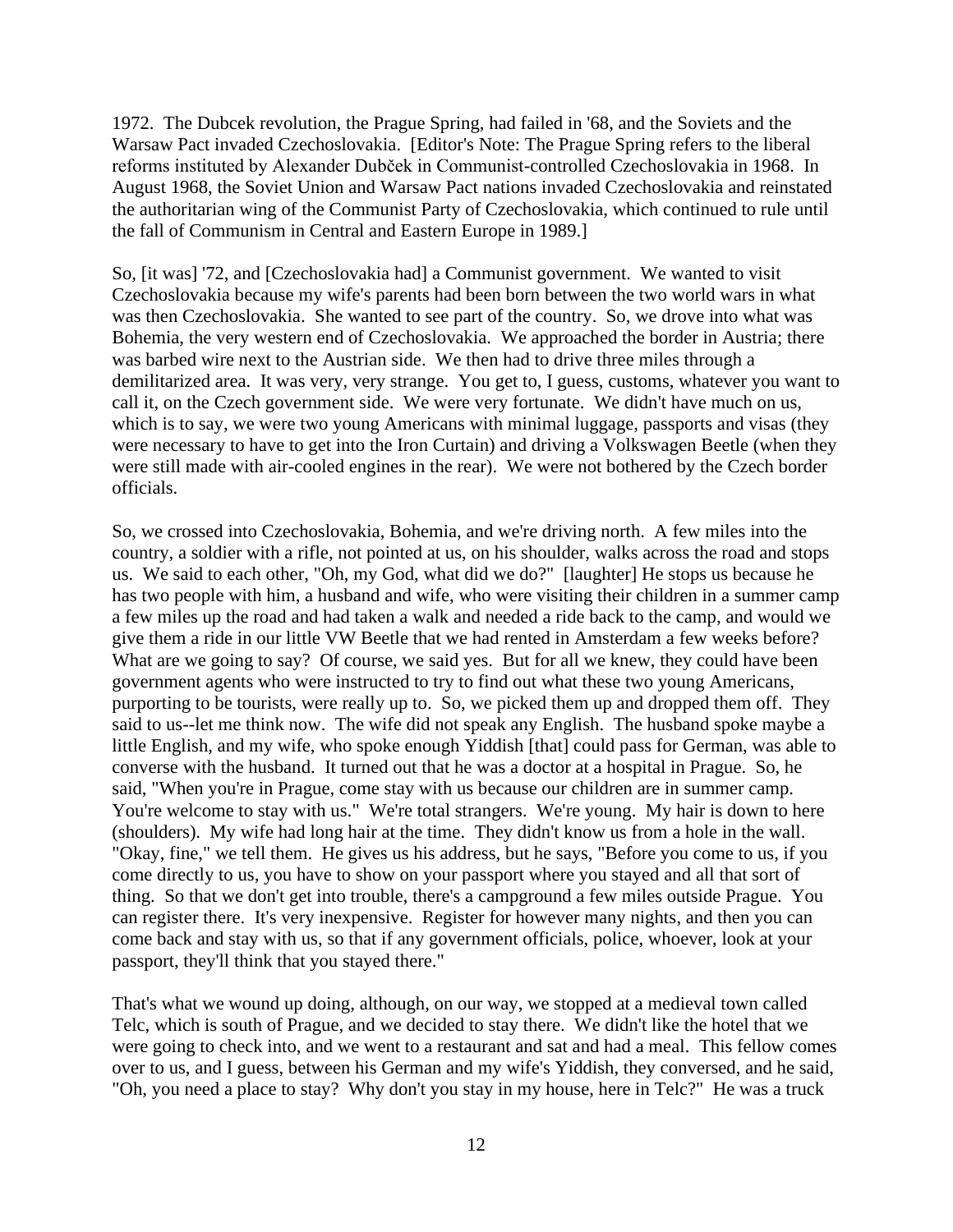driver who worked on a farm. "My wife and grown daughter are there, and you can stay there. I have to work overnight," he said. And we did. I mean, it was incredible. We were treated like family. It was wonderful. It was absolutely wonderful. The next day, the daughter, who was about our age, was a college student, gave us a tour of the local castle (built in the late 1300s). Unfortunately, the two languages that the tour were in were Russian and Czech, neither of which we understood, but it was nice going along with the tour, with all these Czech and Russianspeaking or understanding tourists.

Then, we left, and we went to Prague, registered in the campground first, immediately left, and then went to the doctor and his wife in Prague, in their apartment, and stayed with them for several days. They acted as tour planners for us, and they were just absolutely wonderful and took us all over Prague. The only thing they asked of us was they said, "When you get back to the United States, could you send us something with a peace sign on it?" That's what they wanted. They were obviously very well educated, western-oriented Czechs who couldn't wait for the Russian influence to leave. Of course, they couldn't say that, but you got the message very quickly. Wonderful, wonderful, human beings.

When we got home, I did find something in a store and mailed it to them. I don't know if they ever got it. I don't know if the mail was opened by communist government agents. It may have been. I don't know what happened to them. I tried writing to them, and then I never heard from them. But the Czech experience stood out as one of our great experiences during that trip. The Czechs were and are such great people. That was wonderful.

SI: You mentioned last time that you also went to Yugoslavia. Were those the only two Communist countries that you went to?

BF: From Czechoslovakia, we went back to Vienna. After Prague, we went to Vienna because we had to drop the car off, the little VW Beetle that we traveled in for four weeks. We traveled into Yugoslavia, first Slovenia, by train. We also stopped at Split, which was an ancient Roman city, a lot of ruins, in Croatia. Oh, this is a very interesting experience. So, we stopped in Split. People have signs all over, they had signs then. In German, it was "*Zimmer frei*," room available for the night. We found a room in the town of Split. The woman who owned the [house] had a daughter who was a law student, as a matter of fact. When they found out we were Americans- it turns out they had a houseguest who was a violinist, and we met him--he started playing "Yankee Doodle." It was very, very cute. The woman who owned the house did our laundry for us. She over-laundered a little bit. She took a dress of my wife's, and she must have used water that was very, very hot, and whatever detergent she used, changed the color of it, and shortened it by a few inches. When she finished it, she smiled at us and said, "See how clean?" She didn't speak English, but through other languages, we were able to converse with her.

The other experience I think I referred to the other day was when we met--I don't remember if he was provost, but he was like provost at Rutgers, Richard Schlatter. [Editor's Note: Richard Schlatter served as a history professor, chair of the History Department (1955-1960), and provost and vice president at Rutgers (1962-1971).] Dubrovnik, which is an ancient walled city on the Dalmatian Croatian coast, we wanted to see Dubrovnik. We stayed in a home outside of Dubrovnik that we just happened to find after we got off the bus that took us down to Dubrovnik.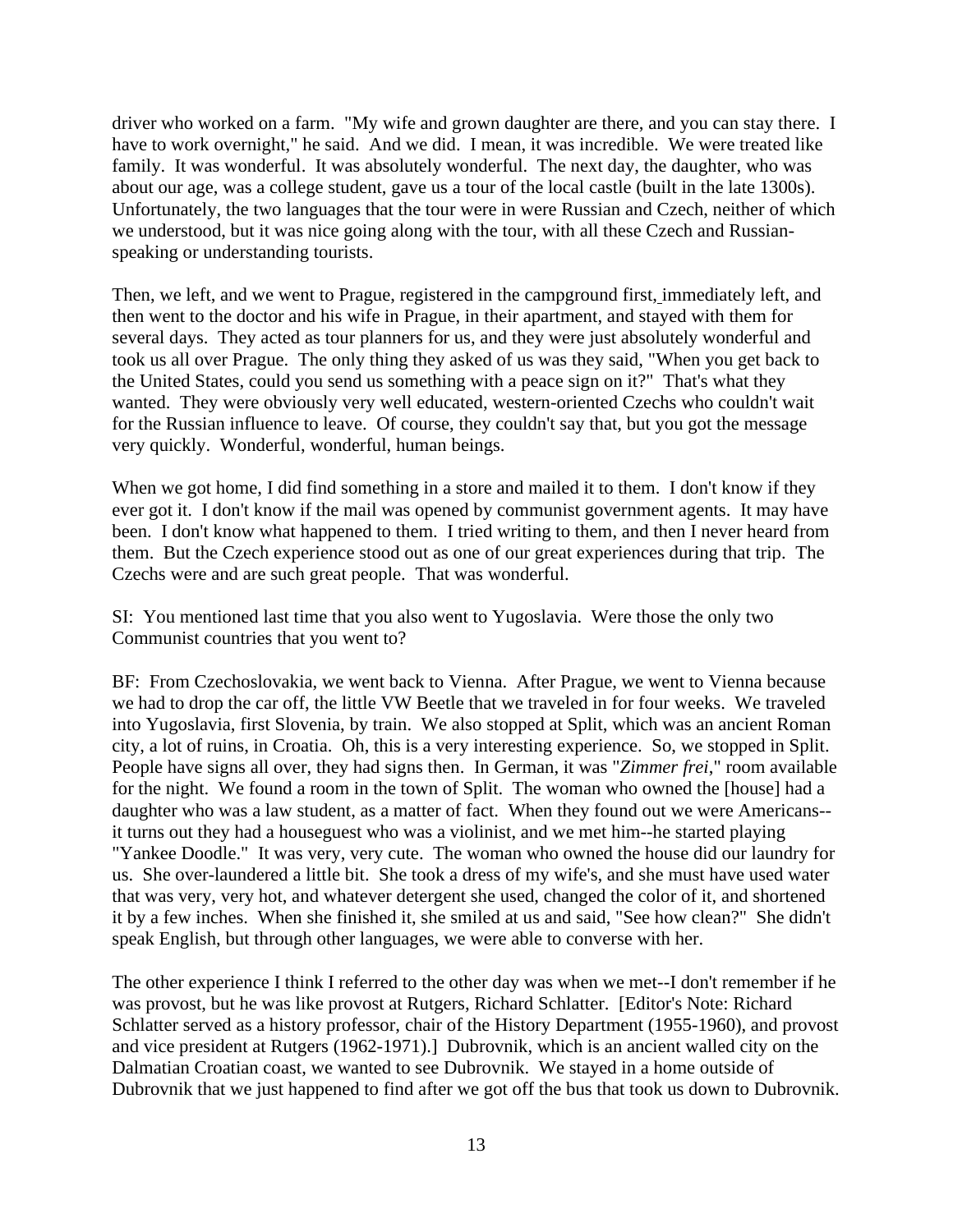There's a small passenger ferry from Dubrovnik to an island, Lokrum, we wanted to visit a few miles off the coast. I had a snorkeling mask. It's like the Caribbean in a lot of ways. On the boat, I recognized him--by the way, this is 1972--Richard Schlatter. Apparently, he was there for some conference. He was there with his wife. I think he had a son and a daughter-in-law. So, they were there as a family, and I started talking to him. It was a very unusual connection. Oh, I did meet a Rutgers sociology professor in Carcassonne, France, earlier in Europe, during our trip, too. What coincidences! Anyway, Richard Schlatter was on the boat. I said hello, had a chat. Again, he was with his family. I don't know what the nature of the conference was that he was at. I didn't want to ask too many questions, but that was kind of a strange coincidence. Unfortunately, I think a few years later, he contracted cancer. It was very, very tragic. So, those are the kinds of things that stood out in my mind.

SI: You came back and finished law school in 1974. What was your next move once you graduated from law school?

BF: Well, again, I'm trying to recall. Let's see, I don't know if I put everything down on my resume. I'm sure there are a lot of things that I left out, because there's just so many things. I eventually got a position clerking for a Superior Court judge, Paul Lowenthal, a matrimonial court judge in Camden. I did that for a year, '74-'75.

After I finished clerking for him, I found a position working for a prepaid legal service program, which I did for ten years, managing at first two offices and then one, because of a move that I made representing members of a nursing home workers union that was based in New York City but did have nursing home workers in New Jersey. So, it was kind of a legal service program, but specifically for members of this union, representing them because it was more of a consumer-oriented practice, which I preferred at the time because it was a way of using my legal skills to help people who would not otherwise be able to afford legal assistance. I did some real estate, residential real estate, a lot of landlord-tenant cases, some Truth in Lending cases under federal law, bankruptcy, usually straight bankruptcy, Chapter 7, maybe some Chapter 13 wage earner plans, that sort of thing.

SI: That was all through the prepaid legal services company.

BF: Yes.

SI: What did you find most interesting or challenging about that job?

BF: Challenging? [It was] challenging in terms of just trying to get just results for my clients, like, for example, defending them in eviction proceedings or filing a bankruptcy action, getting them out of debts that they [incurred], through no fault of their own, because of the circumstances they found themselves in. These were low-income workers, I mean, nursing aides and people like that. They certainly weren't highly paid. They had their own economic problems and their own difficulties in their lives. So, it was simply a challenge in trying to help relieve them, at least get some of the legal issues that were causing them distress, causing them economic problems, causing them to maybe be evicted from their apartments when they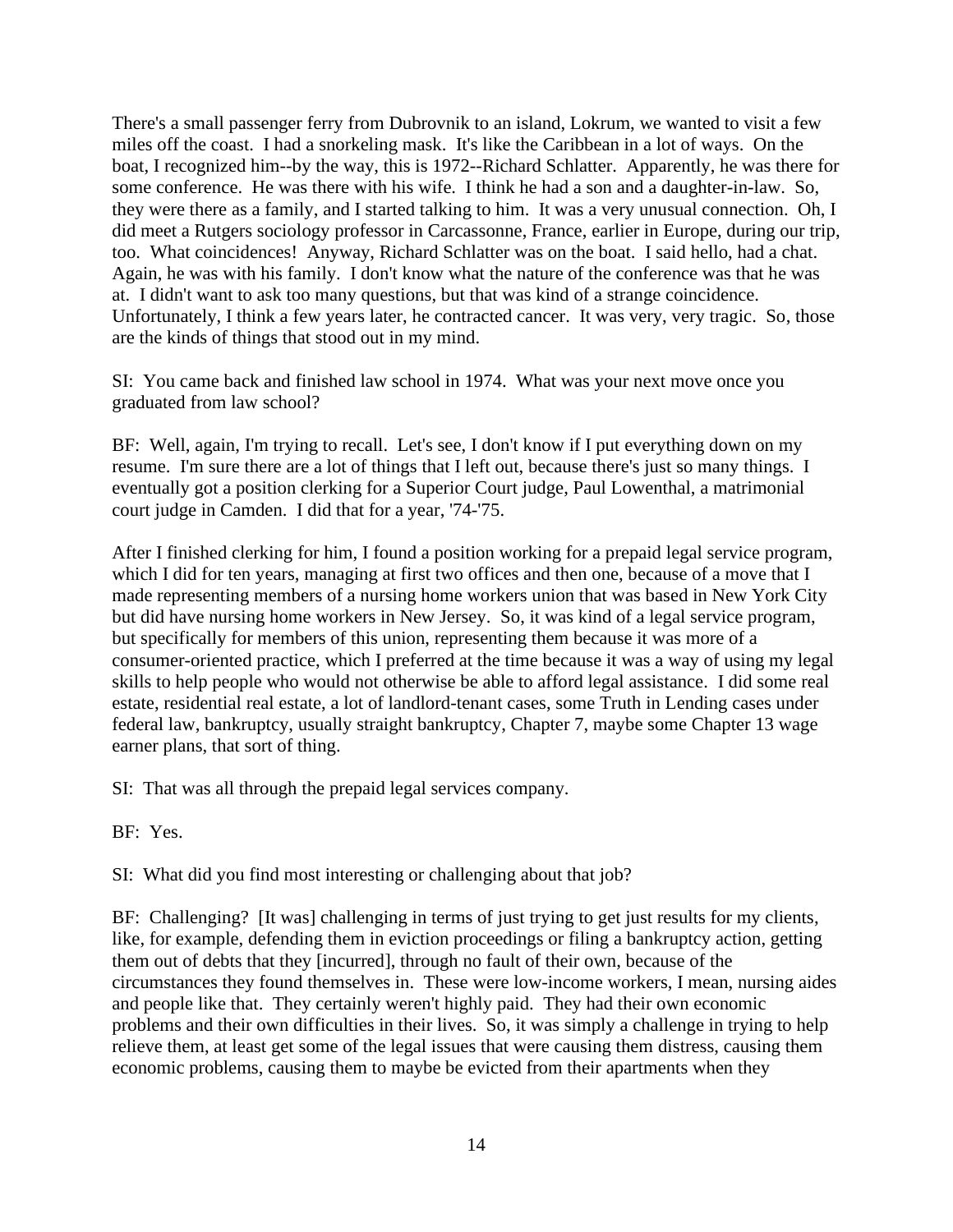shouldn't have been. I was able to help them in that regard. Yes, it was a challenge to do that, but it was also rewarding when I was able to accomplish things for clients.

SI: That took you up to about the mid-'80s.

BF: Yes. After that, for a few years, I found out about a position with the state attorney general's office, and I became a deputy attorney general for five years. I worked in the area representing actually the prison system, the parole board, and then the child welfare agency, the Division of Youth and Family Services, handling child abuse and neglect cases. So, I did that for a few years, and then I went back into private practice with a law firm in Newark. Actually, most of the time I was there, I was representing members of a building workers' union based in New York City, [Service Employees International Union, Local] 32BJ. That I did out of a law firm in Newark for about ten years, representing, again, low to moderate-income workers in the same areas of law that I had done for the nursing home workers union prepaid legal service plan.

Subsequent to that, I was offered a position as in-house counsel in the Department of Treasury's Division of Taxation in the State of New Jersey, and I did that up until my retirement in 2012. I did work helping to draft statutes and regulations. I did a lot of work in the area of farmland assessment because the Division of Taxation was involved with farmland assessment regulations. One of the things that I noted in my resume and I was very proud of is that I was able to become in charge of implementing the Civil Union Act, the one that was passed in New Jersey. That was before same-sex marriage came into effect. I revised a lot of state tax returns forms so that they would be in accordance with and comply with the Civil Union Act that was passed. I felt strongly about that. I have a gay son. Then, of course, when the State Supreme Court ruled in favor of same-sex marriage, that decision superseded the Civil Union Act.

Then, in 2012, I retired, and my wife retired also. We gradually made the move down here to Florida. We sold our home in New Jersey about three years ago, in Freehold Township, and we've been here ever since. Now, I have to find things to do in retirement, which I'm actually able to do, some of which makes use of some of the things that I did in the past.

SI: I am not sure I heard correctly, but did you have two stints with the state attorney general's office?

BF: One. When I worked for the Department of Treasury, Division of Taxation, it was basically in-house legal counsel with other attorneys, but we weren't DAGs.

SI: Before that, you were working for five years doing the DYFS work. What was the other area you mentioned?

BF: Prison system. I represented the prison system, inmates. A lot of inmates liked to--I shouldn't say "liked to"--a lot of inmates would litigate cases under 42 U.S.C. Section 1983, which is the major federal civil rights statute, alleging all sorts of violations of their civil rights. Most of the cases--and I mean most, ninety percent plus--were without merit under the law, but it was the responsibility of the attorney general's office, Division of Law, to represent the state, in this case the prison system, concerning those federal cases, federal litigation.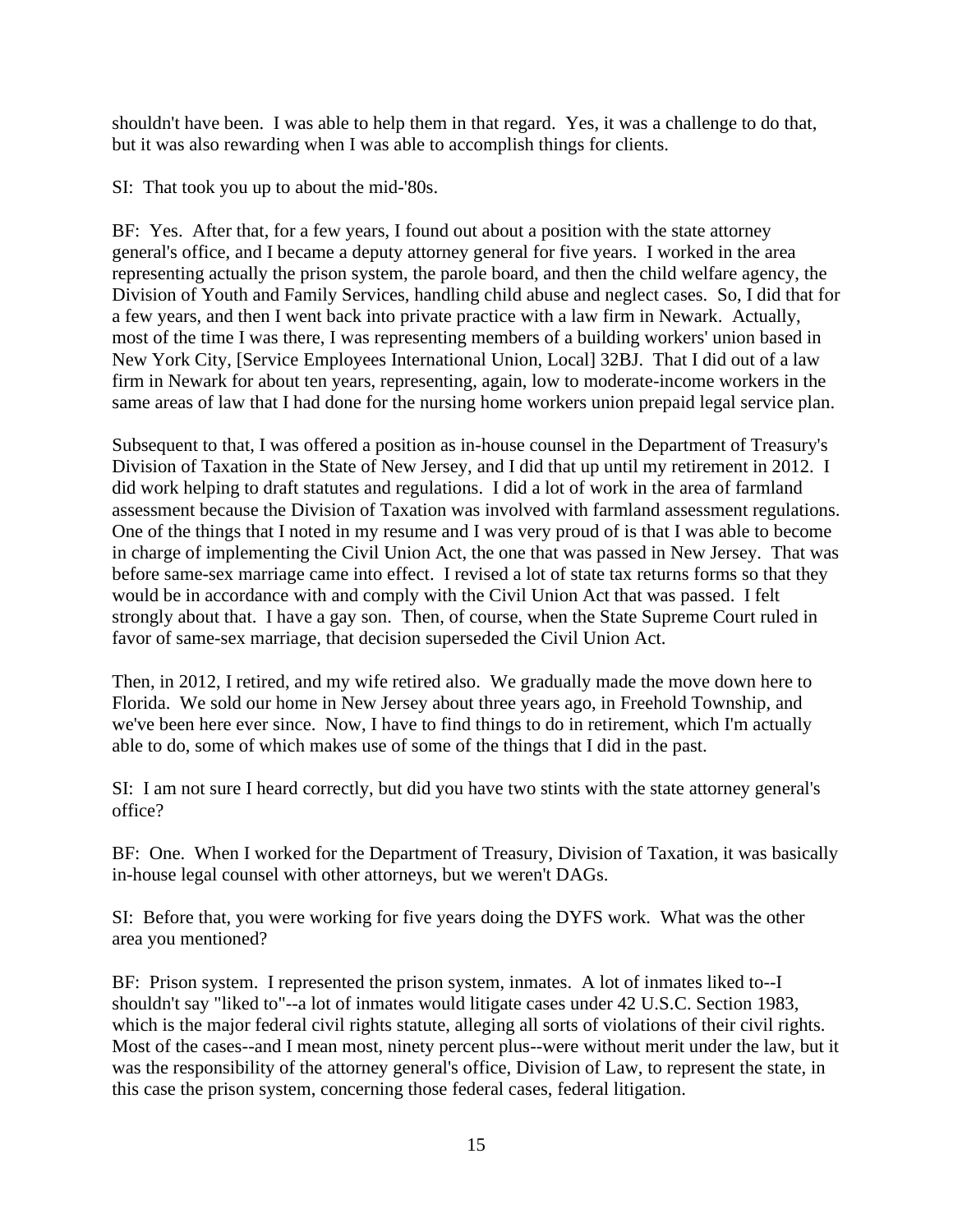SI: When you were doing the Division of Youth and Family Services cases, what would be the nature of your role there?

BF: We would be representing the agency, going into court on cases where a child or children were removed from parents or guardians and you needed a court order for removal. If children were removed from the parents, then the case would be reviewed periodically. The goal was to reunite--I think it still is--try to reunite children with the parents, assuming that the parents showed certain progress in being able to overcome what it was that caused the children to be removed from them within a year. If the children were not removed within a year, then the agency began termination proceedings, which could result in adoption of the children who had been placed in foster care or with another family member who could take care of them who was responsible. I didn't deal with termination cases. That was another part of the AG's office that dealt with that. I just dealt with situations where there were removals and reviews of cases involving removal of children before it got to the possibility of termination with the hope, again, that parents would go for certain services, psychological and all that sort of thing, drug treatment, whatever the agency, the Division of Youth and Family Services, felt was needed to try to get the parents to be able to safely and responsibly take care of their children again.

SI: It seems like most of your jobs, both in the public sector and the private sector, dealt with services for the less fortunate or labor-type relations. Was that something you sought out, or once you had experience in one area, you kept getting jobs based on that experience?

BF: Yes, I guess because of my social views, I was never interested in becoming a corporate lawyer and taking that route. It didn't interest me, so I never pursued that possibility. Maybe if I hadn't gone to law school, maybe I would have gone to get an MSW [Master of Social Work]. Maybe I would have done that. I have very good friends who are MSWs to this day, who I actually met when I worked for the Division of Youth and Family Services. Who knows? Maybe I could have done something else with myself. I did law because I thought that was a way to try to make the world better in some way. Not always successful. In some cases, I think there were some successes. Outside of law, I also listed certain activities that I did over the years as well.

SI: Were those more like community action type things?

BF: Yes. I've listed several of them. Just very quickly, in the 1990s, I was a plaintiff in an ACLU [American Civil Liberties Union] suit against the Monmouth County Board of Freeholders with regard to separation of church and state. I think the case was settled. I don't remember what the settlement was. I was one of three plaintiffs.

I also was active with school boards in my town and involved with redistricting issues. I was on a citizen task force regarding redistricting issues, the possible building of a new high school in 1998. Before that, I was also involved at the elementary school level in my township on a committee that advised the school district on space needs in the public schools. I was also very interested, because I'm an avid recreational bicyclist, in serving on the county citizens advisory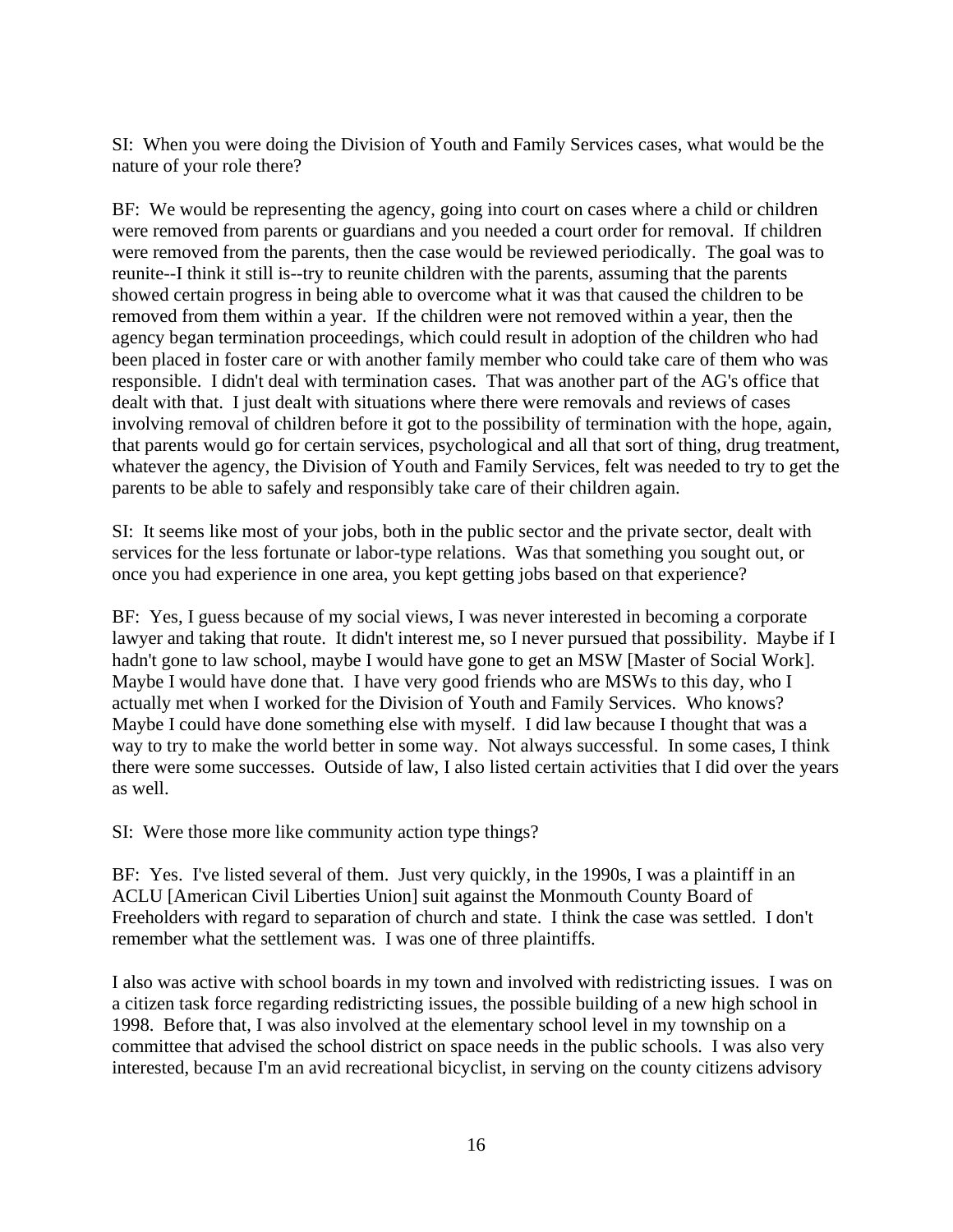committee called the Monmouth County Transportation Council, and they needed someone who would represent bicycling interests. So, I volunteered to be on that for a few years.

I was also involved with helping to start an organization. I don't know if you know of it. It's a national organization. It was founded well over, I think, thirty years ago--Parents, Families, and Friends of Lesbians and Gays [PFLAG]. There was a chapter starting in Central Jersey back in the early 2000s, 2003-2004. I remember going to a program where the mother of Matthew Shephard spoke--I don't know if you know who Matthew Shephard was. He was a gay person who was killed, was brutally murdered in Laramie, Wyoming twenty-some-odd years ago, and his mother came to speak about her son and the aftermath of his murder. So, my wife and I helped start this PFLAG chapter, which is a support group basically, in Toms River, New Jersey. We were active in it for about ten years before we moved down here. Let's see, there was other various work I've listed on my resume that had to do with LGBT issues, speaking on LGBT issues, and being a part of a forum. I spoke at a conference dealing with the drafting by the New Jersey Legislature of an anti-bullying anti-harassment law. I think that, in a nutshell, covers some of the things that I did on the outside.

SI: Yes, I want to follow up on some of those.

BF: I don't want to mislead you or mislead anybody who may see this. I wouldn't characterize myself as a social activist. I wasn't extremely outspoken. That wasn't my approach. I tried to help out where I could, offer some thoughts, suggestions as to the best ways to go or how one could be helpful in trying to accomplish some of the goals that I wanted to see accomplished. But I wasn't an Abbie Hoffman or someone like that in the '60s. [laughter] That just wasn't me. But I was certainly involved in those causes and those issues that I felt strongly about.

SI: I wanted to see if you can say a little more about the ACLU case you were involved in. What was the nature of the church and state separation issue you were trying to tackle?

BF: The case involved the placing of a nativity scene and menorah in the plaza area right in front of the Hall of Records, which was a main county administration building in downtown Freehold Borough, which was the county seat of Monmouth County. The ACLU, at the time, felt very strongly that it was a separation of church and state issue, the county allowing to have clear religious symbols be placed in the public square. There were several of us who felt very strongly that it was inappropriate. It didn't matter what your religion was. It didn't matter what the religious symbol was. While a menorah meant a lot to me from a personal religious perspective, I didn't think that it was the place of government to have it in the public square, any more than having a nativity scene should be in the public square. Year after year, the county would do that, and the local synagogue, as well as some other Jewish organizations, I think wrongly wanted to have a menorah put up there too. So, that was the nature of the litigation.

There was a volunteer attorney who led the case. I think what happened was that, during the case, the U.S. Supreme Court came out with a decision which changed the law a little bit, and I think it was brought by--maybe it was the Ku Klux Klan that wanted to put up a cross in Georgia or some other county or state government building, outside the building, and the local government had allowed other religious groups to put up whatever they wanted, but not the Klan.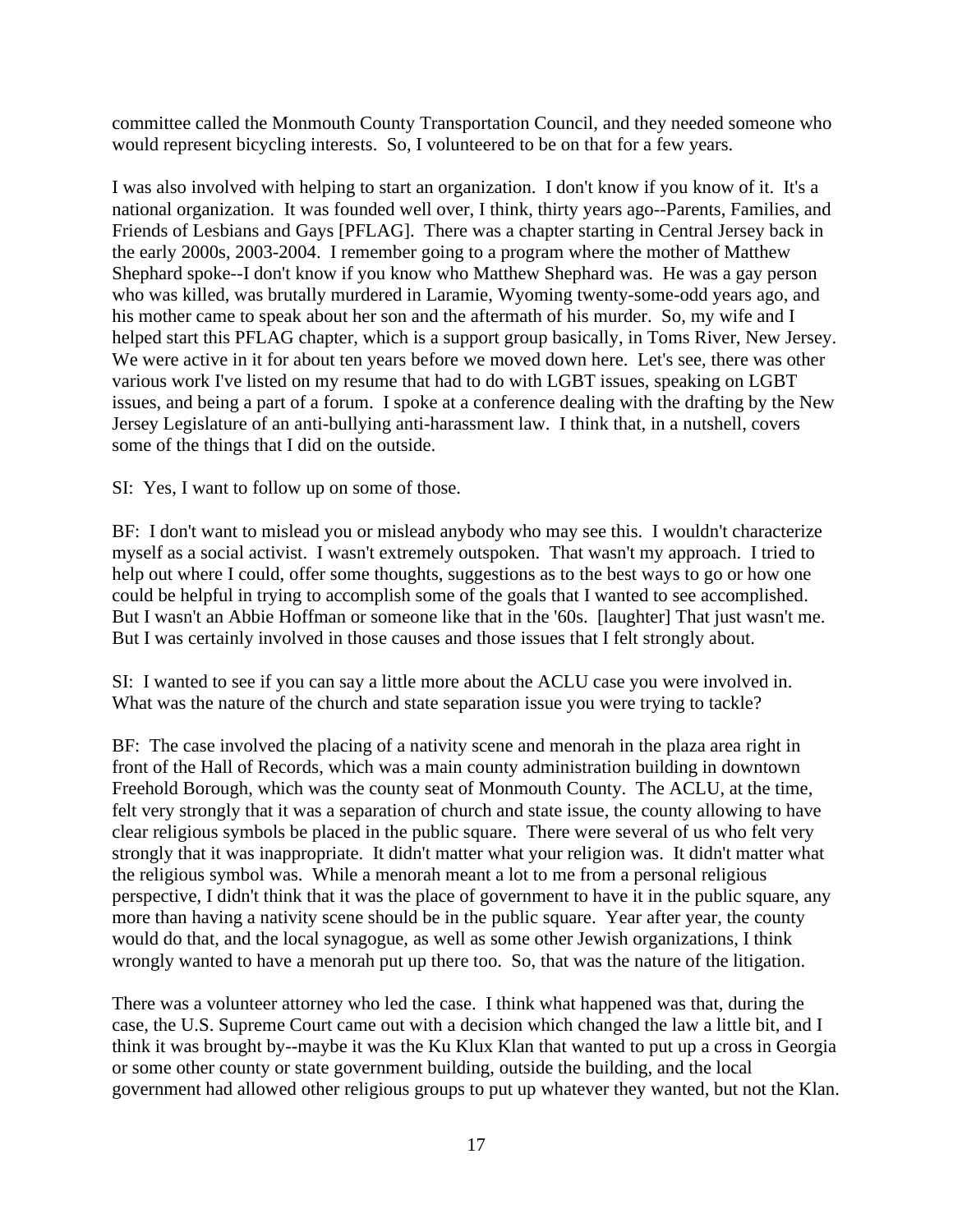The Supreme Court said, if I recall correctly, that if the government is going to allow one religious group to put up its symbol or whatever it wanted to in the public square, so to speak, then it had to allow anybody to do that. If the county was going to allow one, then it had the right to allow others. I think my case was settled, but I don't remember exactly what happened because the attorney left, who was leading the case, and the person who was over him--it was awful--died of pancreatic cancer at a very young age. So, I don't know what happened with the litigation. I think the ACLU was trying to negotiate that just a small area in the public plaza in front of the building could be used for religious displays. I don't recall. But that was the nature of the litigation.

SI: Your work with the parent's groups, you described it partially as a support group, but were there specific issues that you tried to organize around or affect change on?

BF: Well, the nature of the support group was simply meeting with, talking with other parents who had gay children, and also to give support to a number of gay children in the community, who came to our meetings because it was a safe place for them to be. We had contacts with other support groups. I think [we] tried to strengthen other support groups just by making them aware of our presence. Also, we started off as mainly a gay support organization, but as we became more aware of transgender issues and discovered there were transgender individuals in our area, our chapter opened up a transgender support group as well. But if you're asking did we demonstrate in support of any particular issue, generally, it was just seeking recognition, acceptance, tolerance, equality for LGBT people. Our chapter did participate in demonstrations. Asbury Park, as you may know, has, for many years, had a gay pride celebration. I think it was every June. Up until a few years ago, when we moved down here, we would go to a march through part of Asbury Park, and our chapter was part of it and we were part of it also. I think that over the years support that we gave the people certainly has helped a lot of them gain selfassurance and so helped a lot of gay people and a lot of other parents see that they were not alone, which was the most important message that I think that we could give to others. So, it was a very rewarding experience.

SI: The anti-bullying legislation that you were involved with, was that tied to the group, or was it more independent?

BF: No, no. It was a state commission that was hired to get input from a lot of different sectors of the society on what should be proposed to the Legislature. I was just speaking as a citizen, someone who had done a little research maybe into anti-harassment, anti-bullying laws. I just went to one meeting and spoke up. I think my remarks were transcribed. Ultimately, the legislature took that and a lot of other sources and put together an anti-bullying law, which is still in effect, I believe, in New Jersey in the schools, it set up some very strict guidelines for the schools, how to handle harassment situations, bullying situations, complaints, hearings, that sort of thing.

SI: I am curious. Were you involved in the legal profession, the Bar Association, that sort of thing?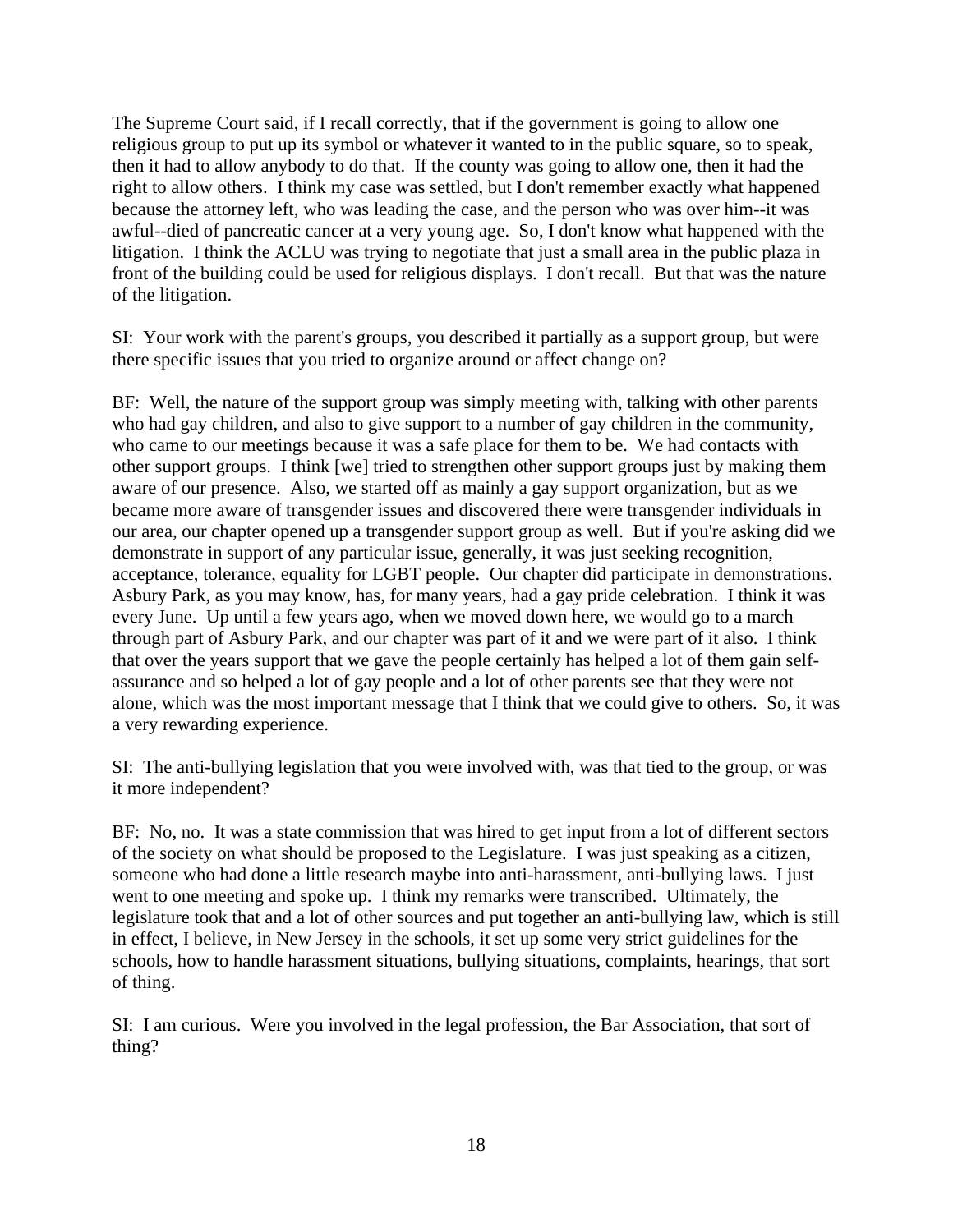BF: No. I did not become involved. I did belong just as a general member of the ABA [American Bar Association], I think, and the New Jersey Bar Association. I paid my dues, but, no, I was not active with them.

SI: Is there anything else from your working life that we skipped over or that you want to talk about?

BF: I don't think so. I think that pretty much covers it. If there is something else, I will certainly let you know. I can tell you that in volunteering, I've looked for ways in which I can make myself helpful in the community down here, Fort Myers, Sanibel. A few years ago, with the leadership of one of our congregates, I helped organize a forum on Sanibel in the morning--it was a forum on LGBT issues. I spoke as part of a panel. Let's see, what else?

More recently, I offered to help out with an environmental organization. You may know that down here in South Florida, we have a lot of water issues, whether it's the Everglades, whether it's blue-green algae, cyanobacteria, red tide off the coast of Western Florida, and there was one organization that I offered to help with. They asked me to help them with the revision of their bylaws. So, I did a little bit of work in the last few weeks going over that with them. They're concerned with water issues in the Caloosahatchee River, which is a major river down here in Southwest Florida because it does have, from time to time, some harmful algae blooms, which are caused by all kinds of things, fertilizer runoff, problems with agricultural interests, putting fertilizers into the water system as well as residential septic systems. It's a very big problem down here in Florida that the state is just starting to address. We'll see where that goes.

The other thing I thought of volunteering with is an organization that provides, to the child welfare system here in Florida, people to act as representatives of children's rights, children's interests in child removal cases, and seeing them in foster homes, or if they're with a responsible relative, learning about what their needs are and being able to assist in representing them if needed to the court in court reviews. I'm not sure that I'm going to get more involved with that. I went for an info session yesterday by Zoom, and there's an application process and a training process. It's been over thirty years since I did related work along those lines, but it was something that I thought I might be able to be helpful in and be able to draw on some experience that I had. We'll see. In the meantime, my wife and I spend most of our time here in our condo, staying safe and well. We bicycle fairly often and every so often kayak. We're right near the Gulf of Mexico. We mainly stay safe and healthy and hope this pandemic will pass over and we can get out and do more of the kinds of things that we like to do. We hope to have our vaccines as they become available. Same to you up there.

SI: You mentioned your son. Did you have any other children?

BF: No, just one, whom we're very proud of him.

SI: I think I have asked all the questions I have. It is interesting these continuing threads throughout your life in terms of community and giving back. Looking back, what do you think was the most important thing you got out of your time at Rutgers, whether that is undergrad or law school or both?